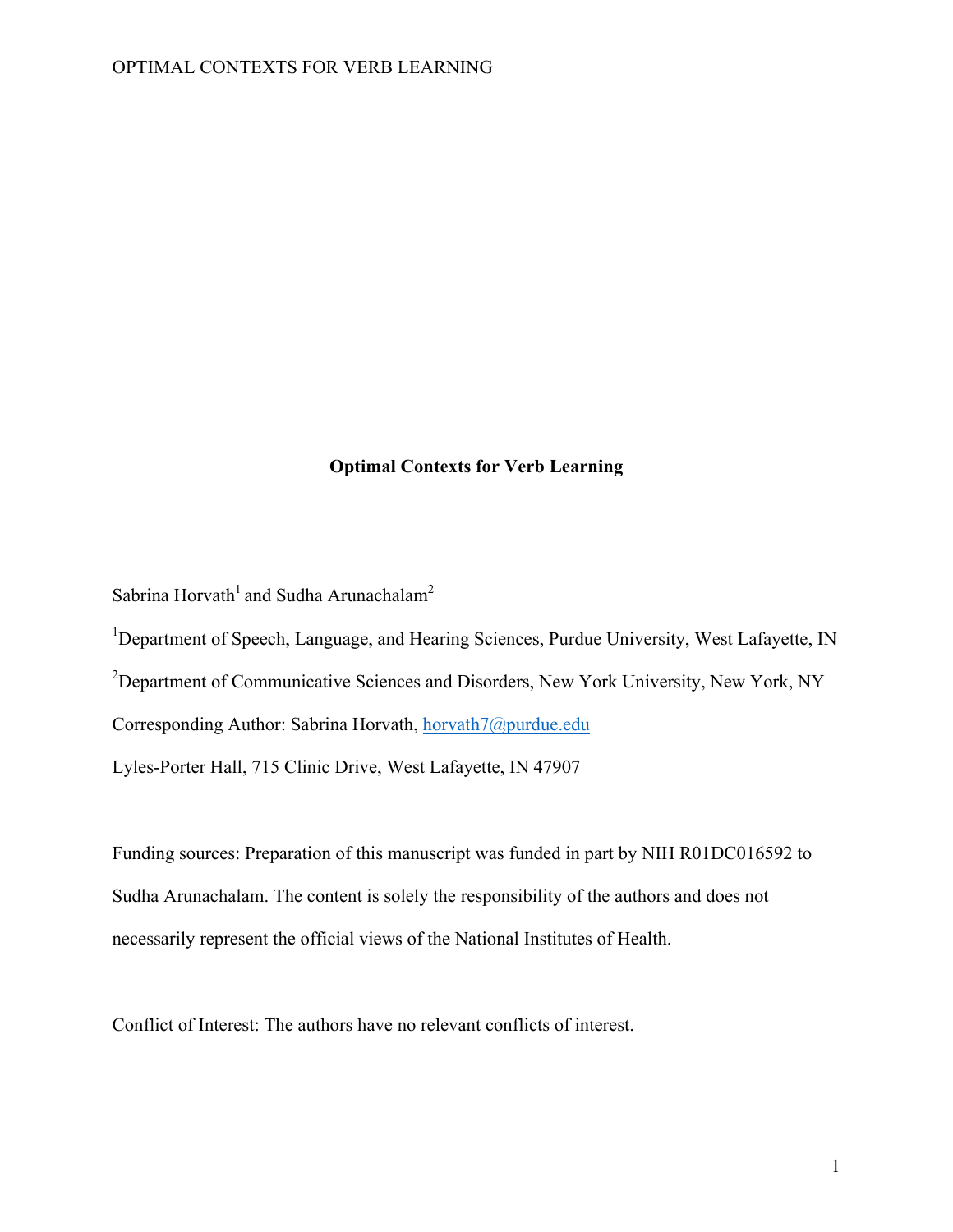#### **Abstract (WC: 189)**

**Purpose:** Verb learning is a critical but challenging part of language acquisition. Children with or at increased risk for developmental language disorder (DLD) may particularly struggle with verb learning, and poor verb representations in turn may negatively impact children's language outcomes. Our goal is to examine literature on children's acquisition of verbs, identifying manipulable factors that may determine the ease or difficulty of acquiring a new verb meaning.

**Method:** In this narrative, non-systematic review, we discuss findings about how verbs are learned and represented.

**Results:** Several aspects of the learning environment affect children's efforts to acquire verbs, including the linguistic context in which the verb is introduced, the timing of the linguistic label relative to the event it describes, visual and linguistic variability, and dose frequency.

**Conclusions:** We conclude that some learning situations are likely to be more helpful for children in the process of verb learning than others. We highlight some of the factors that contribute to good learning situations, and we discuss how these may differ depending on properties of the child and of the verb itself. Finally, we propose hypotheses for future translational and clinical research.

**Key Words:** Verb learning, typical language development, developmental language disorder, late talkers, syntactic bootstrapping, variability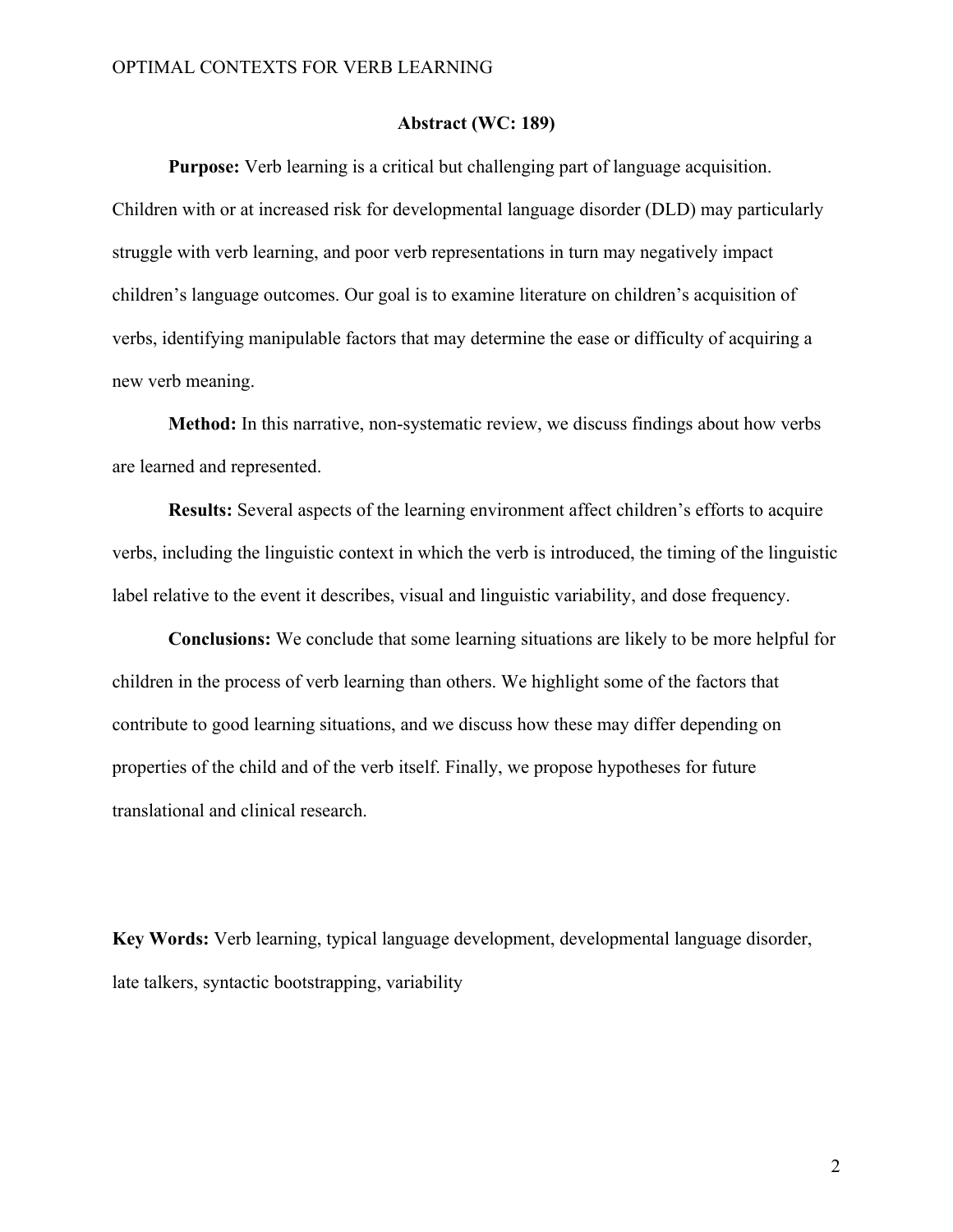Language learning is a multifaceted process requiring the acquisition of many types of knowledge. The acquisition of verbs may be particularly important because verbs are the cornerstone of sentences, and therefore developing a verb vocabulary permits children entry into complex syntax. Indeed, verb knowledge is a better predictor of lexical and grammatical outcomes than noun knowledge in both typically developing (TD) children and children with developmental language disorder  $(DLD)^1$  or at increased risk for DLD (such as late talkers, e.g., Hadley, Rispoli, & Hsu, 2016; Marchman & Bates, 1994; Olswang, Long, & Fletcher, 1997). Verbs are also an area of particular weakness for children with DLD and late talkers (e.g., Black & Chiat, 2000; Eyer et al., 2002; van der Lely, 1994; O'Hara & Johnston, 1997; Olswang et al., 1997; Watkins, Rice, & Moltz, 1993), although it is not fully understood whether these deficits are verb-specific or are more broadly semantic in nature (e.g., de Jong & Fletcher, 2014).

Given the importance of verbs in grammar, deficits in verb representation likely will have cascading implications for grammatical development. In turn, interventions focusing on verb vocabulary development may have a strong impact on children's language outcomes. But while much research exists on how best to support acquisition of morphosyntactic elements of language (e.g., Eisenberg, 2013; Finestack & Fey, 2009; Leonard, Camarata, Pawɫowska, Brown, & Camarata, 2004; Owen Van Horne, Fey, & Curran, 2017), the basic task of acquiring verb meanings —of adding verbs to the lexicon, and of establishing robust, correct representations for them—has been less well addressed. This is a notable gap because the basic

 $<sup>1</sup>$  We use the term developmental language disorder (DLD) (Bishop, Snowling, Thompson,</sup> Greenhalgh, & CATALISE-2 consortium, 2016), but note that most of the cited studies used the term specific language impairment and excluded children with nonverbal cognitive deficits from their samples.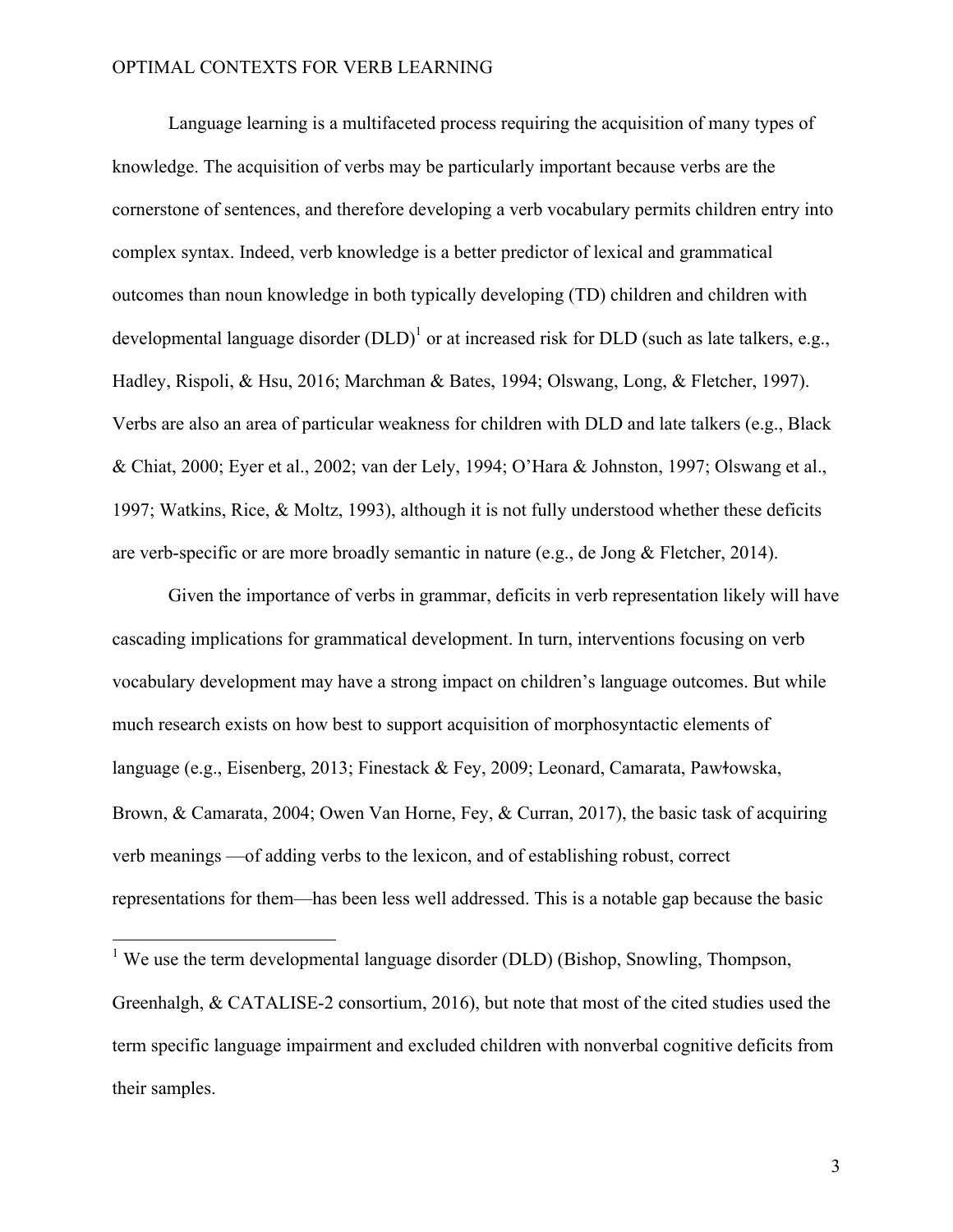challenge of learning verb meanings may at least in part underlie the omission or incorrect use of morphosyntactic inflections (e.g., *–ing, –ed*) in children with DLD (e.g., Hadley, 2006).

In this non-systematic review, we synthesize evidence about conditions under which children perform better and worse in verb-learning tasks, focusing on features that can be manipulated in clinical settings. Much of the current literature involves TD children. Even for TDs, learning verb meanings is more challenging than learning noun meanings (e.g., Bornstein et al., 2004; Gentner, 1978; Gleitman, 1990; Imai et al., 2008; Naigles, 2002). Fortunately, a wealth of research has explored factors that contribute to the ease or difficulty of this task, which we hope will inform clinical research and intervention.

# **1. How verbs are represented in the mind and brain**

The nature of our mental representations of verbs, as well as their neural representations, is not well understood. Substantial debate in the language acquisition literature has centered on how verbs are represented and whether these representations change over development (e.g., Chang, Dell, & Bock, 2006; Fisher, 2002; Naigles, 2002; Tomasello, 2003; see, e.g., Arunachalam, 2015 for review). Some researchers argue that "embodiment," or the idea that perceptual processing regions are engaged when linguistic representations are retrieved, plays an important role in acquiring verb meanings, and that action verbs involve activation in motor regions more so than nouns labeling objects (e.g., James & Maouene, 2009). However, there is also evidence that some brain regions are sensitive to the grammatical category of a word rather than its sensorimotor aspects (e.g., Bedny, Caramazza, Grossman, Pascual-Leone, & Saxe, 2008).

The difficulty of verb meaning acquisition appears to be mirrored in the protracted development of verb processing. Maguire, Magnon, Ogiela, Egbert, and Sides (2013) examined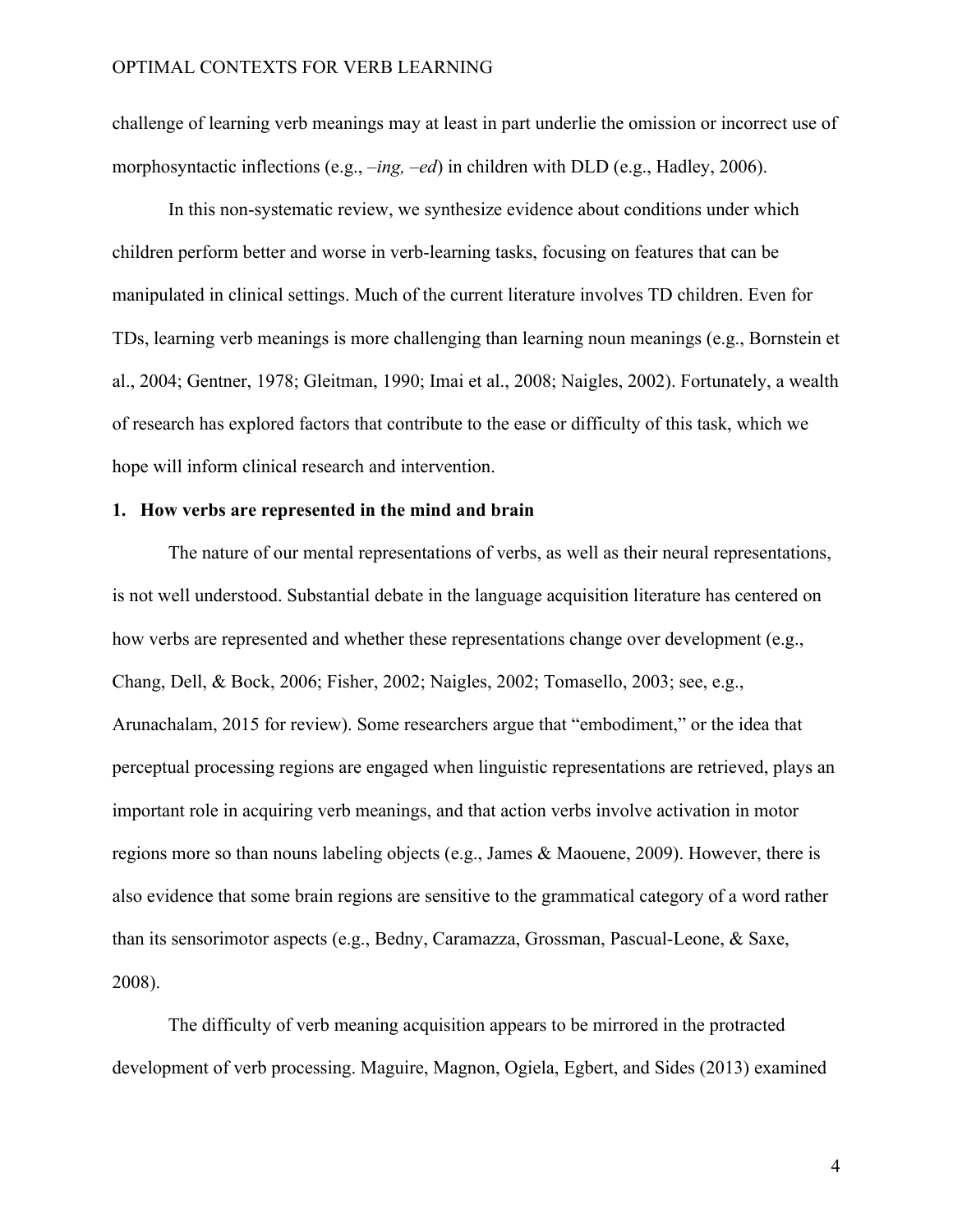Event Related Potentials (ERPs) in 8- to 9-year-olds and adults in response to object nouns (e.g., "chair") and action verbs (e.g., "sit"), and found that children showed adult-like patterns of neural activation in response to object nouns but not in response to action verbs. They infer that children's representations of verbs are not yet adult-like.

# **2. Types of verb meaning**

By the time they have produced their first words, TD infants associate unfamiliar nouns with object referents (e.g., Waxman, 1999) and unfamiliar verbs with event referents (He & Lidz, 2017), signaling early sensitivity to links between grammatical categories and categories of meaning. However, identifying the correct meaning for an unfamiliar verb remains challenging: A single scene (e.g., a game of catch) can be parsed into multiple subevents, each lexicalized by a different verb (e.g., "throwing," "catching," or "playing"). Preverbal infants can already parse and conceptualize events in the world into components that may be lexicalized, including manner of motion (e.g., "fly"), path of travel (e.g., "come"), and change of state (e.g., "break"); this is evidenced by their sensitivity to changes in any one of these while observing a scene to which they have become familiarized (e.g., Lakusta, Wagner, O'Hearn, & Landau, 2007; Pulverman, Golinkoff, Hirsh-Pasek, & Sootsman Buresh, 2008). This early appreciation of event components provides a framework for the acquisition of verb meaning.

However, there appear to be developmental biases favoring certain event components over others. For example, goal events (which encode the event's endpoint, e.g., "water the lawn") are privileged over source events (which encode the event's starting point, e.g., "weed the garden") both in non-linguistic event apprehension (Lakusta et al., 2007) and in linguistic encoding (Lakusta & Landau, 2005; Papafragou, 2010; Srinivasan & Barner, 2013). There has also been debate about the relative ease of manner versus result meanings. Manner meanings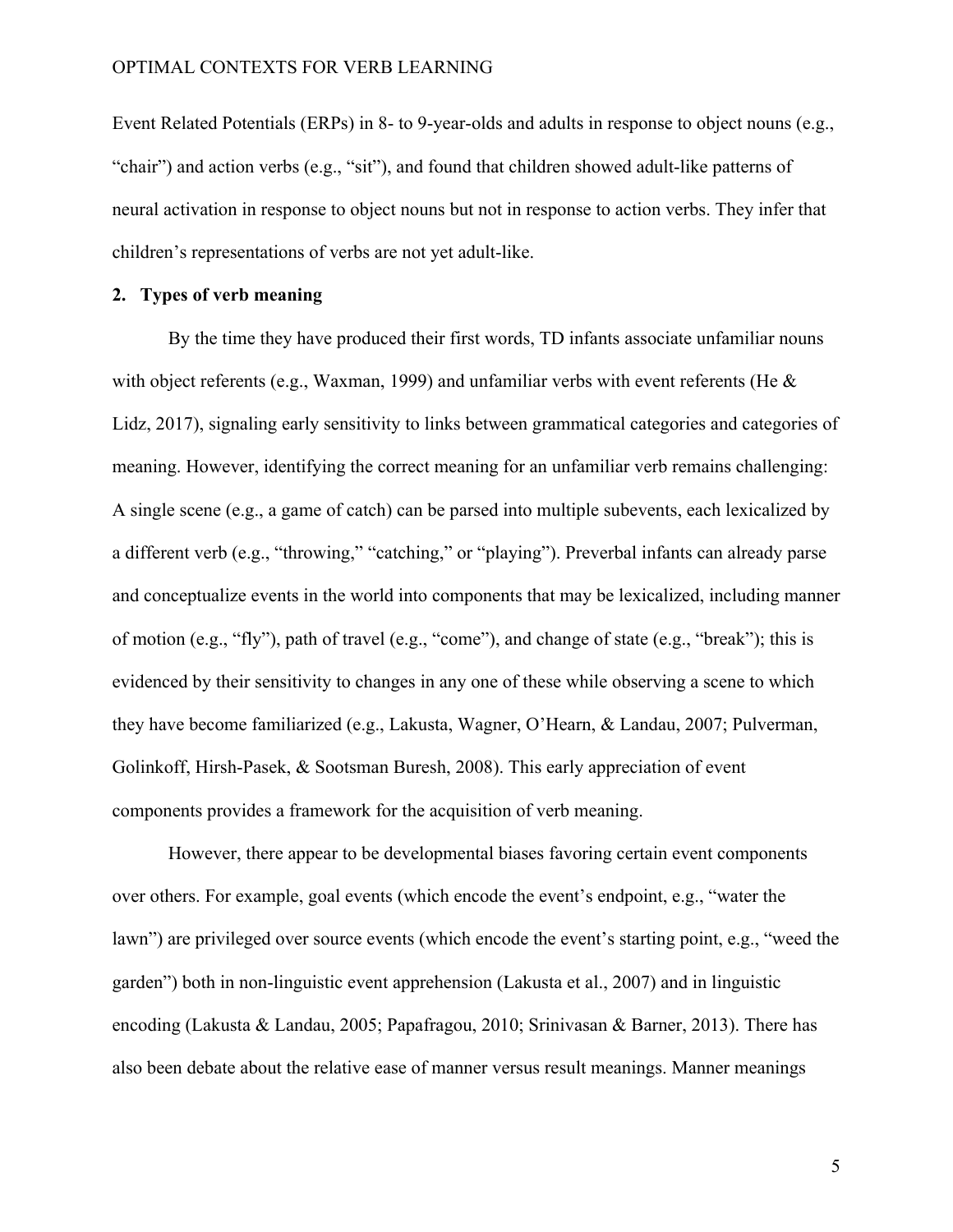encode how something happens (e.g., "walk," "run," or "sing") whereas result meanings encode the result of the event (e.g., "open," "close," or "empty"). Children can recognize both the manner in which actions are carried out and resulting changes of state, but evidence is conflicted with respect to which children find easier to encode in verb meanings (see van Hout, 2018 for a recent review). Further, the complexity of the event matters: Verbs involving one or two event participants may be easier to acquire than verbs involving three event participants (Horvath, Rescorla, & Arunachalam, 2018). Particularly concerning is evidence that late talkers (Horvath, Rescorla, & Arunachalam, 2019) and children with DLD (e.g., Kelly & Rice, 1994; Penner, Schultz, & Wymann, 2003) show different patterns with respect to some of these linguistic biases as compared to TD counterparts, although here too the evidence is mixed about the precise nature of the differences. We suspect that different types of verb meaning are most easily acquired in different contexts, and that it is important to consider the type of verb when evaluating what features of the learning situation will best support children's learning. We begin to address this issue in the next section.

## **3. Linguistic context in verb learning**

When first encountering an unfamiliar word, children must identify its grammatical category (e.g., noun or verb). By 2 years of age, TD toddlers can identify a novel word's grammatical category by attending to its distribution in relation to function morphemes (e.g., if it is followed by –*ing* or –*ed*) (He & Lidz, 2017; Mintz, 2003; Waxman, Lidz, Braun, & Lavin, 2009). Whether 2-year-old late talkers can do the same has not been directly studied, but related research indicates that older children with DLD can use distributional information to segment words from a speech stream, although they may require more exposures than TD age-matched peers to do so (e.g., Evans, Saffran, & Robe-Torres, 2009; Haebig, Saffran, & Ellis Weismer,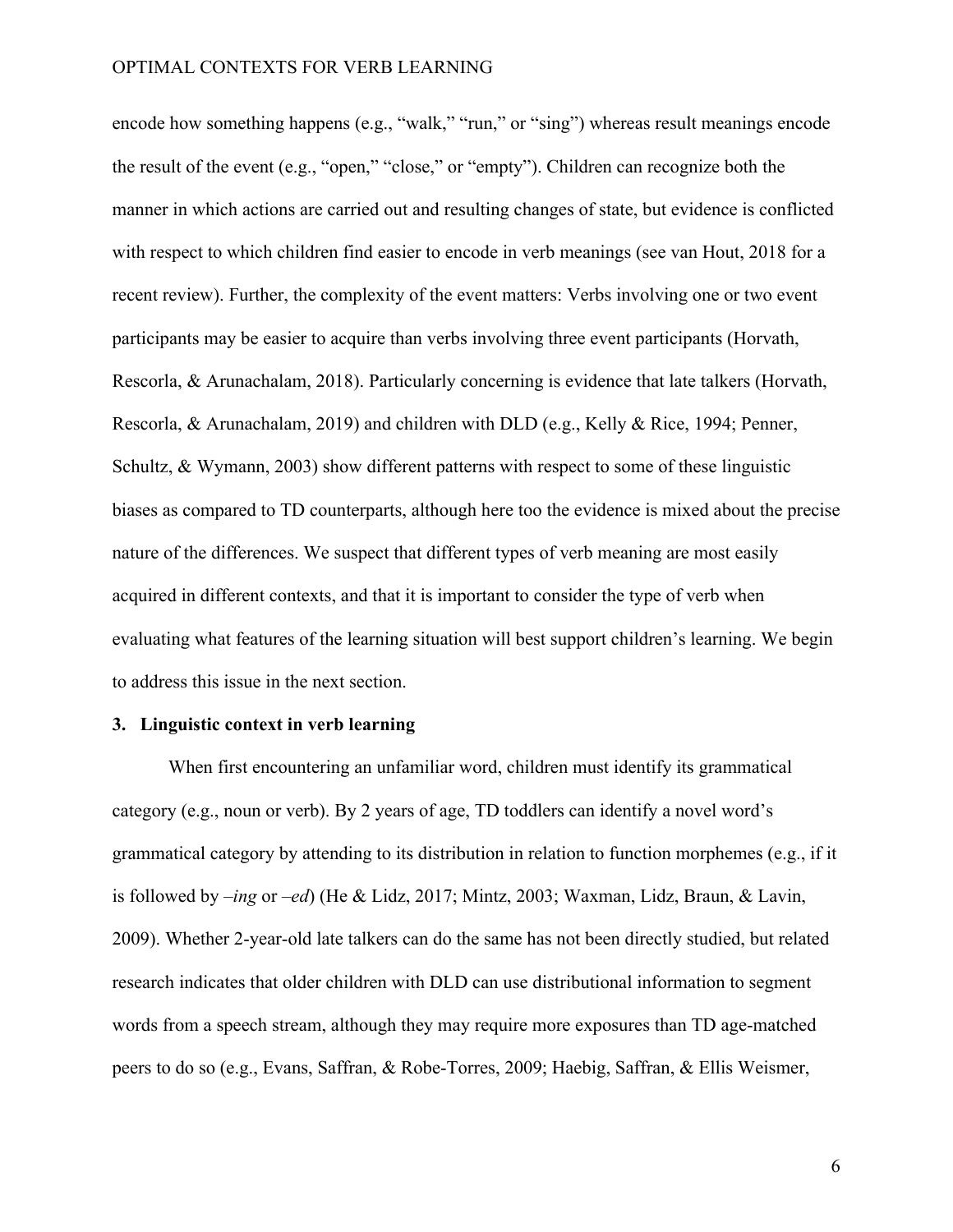2017). Similarly, Eyer et al. (2002) found that 3- to 5-year-olds with DLD identified a novel word as a verb when given multiple morphosyntactic cues (e.g., "It just *kifed*. It's ready to *kife.*"). These findings suggest that children with DLD can attend to a novel word's distribution relative to other grammatical morphemes, and can use this information to categorize it as a verb; however, they may require substantial exposures in order to be successful.

Beyond grammatical category, linguistic context can also support verb learning. The ability to derive an unfamiliar word's meaning from the linguistic context in which it occurs is known as syntactic bootstrapping (Gleitman, 1990). For example, preschool-aged children who observe a girl throwing a ball to a boy and hear, "The girl is *gorping* the ball" are more likely to think that *gorp* means "throw" than those who hear, "The boy is *gorping* the ball" (Fisher, Hall, Rakowitz, & Gleitman, 1994). Some linguistic contexts are more helpful than others. For example, 2-year-olds learn novel verbs flanked by content nouns (e.g., "The boy is *gorping* the balloon") more easily than verbs flanked by pronouns (e.g., "He is *gorping* it") (Arunachalam & Waxman, 2015). Content nouns are more informative than pronouns; they help children parse sentences into subject and predicate phrases (Hadley et al., 2017) and determine what kinds of participants can be involved in an event (e.g., only animate beings can "eat," and only edible things can be eaten; Yuan, Fisher, Kandhadai, & Fernald, 2011). Adverbs that provide relevant semantic information can also support syntactic bootstrapping (Arunachalam, Syrett, & Chen, 2016; Syrett, Arunachalam, & Waxman, 2014).

However, too much semantic information sometimes hinders learning. Before 2 years of age, content nouns may be too difficult to process without additional scaffolding (He & Lidz, 2016). Younger toddlers were more successful in acquiring a novel verb's meaning when the content noun was repeated before introducing the verb (e.g., "Look at the boy! See the boy? …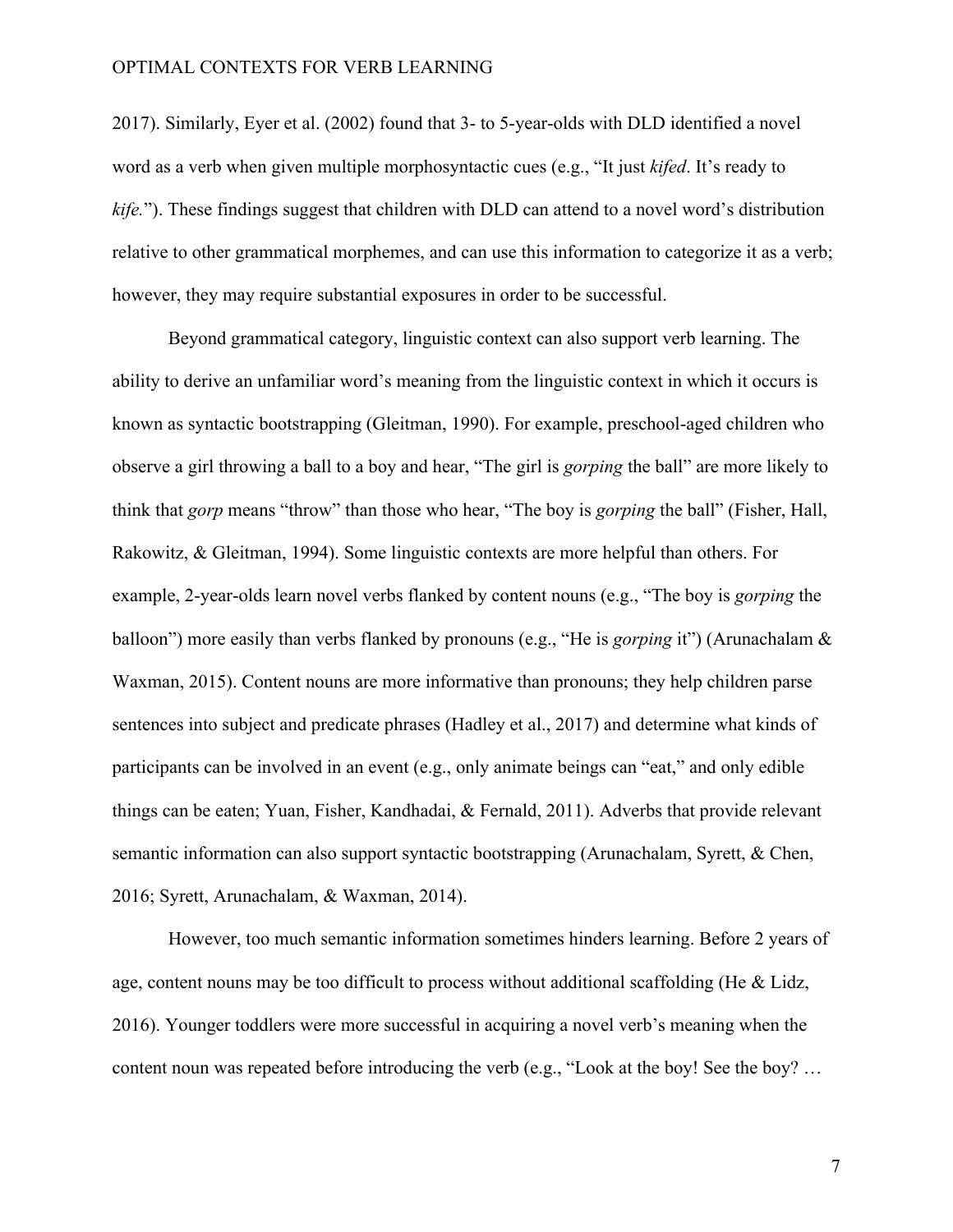The boy is *gorping*!"), which reduced overall processing load. Even 2- and 3-year-olds are limited by processing, struggling to process complex noun phrases like, "the tall boy," even if the modifier contributes useful semantic information (He, Kon, & Arunachalam, 2019). Processing ability, and the ability to use more complex linguistic contexts in syntactic bootstrapping, develop through toddlerhood and beyond (e.g., Borovsky, 2017; Imai, Haryu, & Okada, 2005; Imai et al., 2008; Yazbec, Kaschak, & Borovsky, 2019). Children with DLD and late talkers both have slower language processing abilities than their same-age peers (e.g., Conti-Ramsden, 2003; Ellis-Weismer & Evans, 2002; Fernald & Marchman, 2012; Miller, Kail, Leonard, & Tomblin, 2001), but the extent to which this hinders verb learning is unknown.

Also by 2 years of age, TD children attend to a verb's syntactic properties and inflectional morphology to identify a verb's broad semantic category. Naigles (1990) documents that 2-year-olds associate novel verbs in transitive syntactic frames (i.e., frames that include a subject and direct object, such as "The duck is *gorping* the bunny") with causative meanings (e.g., the duck lifting the bunny's arm). They can also map novel transitive verbs to noncausative events that can be described with transitive frames, like contact events (e.g., the duck patting the bunny) (Naigles & Kako, 1993), though perhaps with more difficulty than they have with transitive-causative mappings (Arunachalam & Dennis, 2018). Children with DLD appear similarly sensitive to these relationships (e.g., Oetting, 1999). Introducing verbs in contexts that provide relevant syntactic information (e.g., transitive frames for causative verbs) may therefore support verb learning, at least for simple transitive and intransitive syntactic frames. However, before 2 years of age, TD learners may struggle with this task, instead relying on partial syntactic representations by counting the number of nouns in the sentence (Yuan, Fisher, & Snedeker, 2012). Older children with DLD with poor syntactic skills may similarly struggle (as they do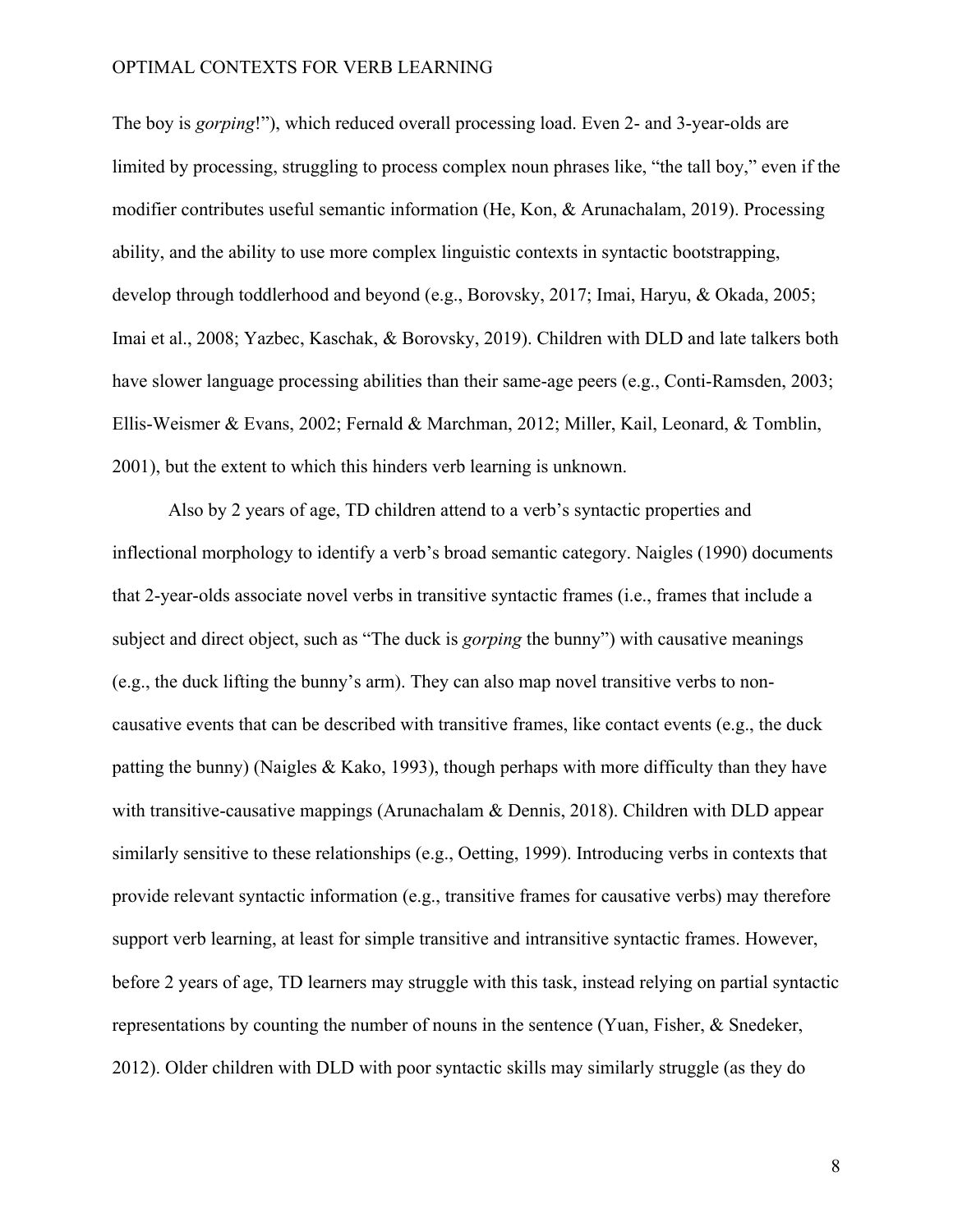with complex syntactic structures with noncanonical word order like passive voice and object relative clauses; e.g., Friedmann & Novogrodsky, 2007; van der Lely & Harris, 1990; Montgomery, Gillam, Evans, & Sergeev, 2017).

TD preschoolers also use the syntactic frame in which a verb appears to determine whether the verb is lexically telic (i.e., with a definite endpoint as in, "close a door"), or atelic (i.e., with no clear endpoint as in, "run") (Li & Shirai, 2011; Wagner, 2010). Similarly, they associate *–ing* endings with ongoing actions and *–ed* endings with completed actions and use these as cues for verb meaning (e.g., Behrend, Harris, & Cartwright, 1995; Wagner, Swensen, & Naigles, 2009). Children with DLD have difficulty using verb endings as a cue to meaning (Carr & Johnston, 2001), suggesting that their representations of the tense/aspect properties of these morphemes may be impoverished (Leonard et al., 2007).

Given these strong associations and children's reliance on linguistic information for verb learning, the optimal linguistic context for presenting a new verb is probably one that aligns meaning to canonical morphosyntax. In a therapy setting, clinicians will want to consider what meanings the verb encodes in order to identify which linguistic context would best facilitate learning. For example, the verb *break*, which is lexically telic and denotes a change of state, may be more easily learned in a linguistic context that highlights these elements (e.g., "I broke the cup," with both a transitive frame and past morphology, rather than "The cup was breaking," with an intransitive frame and progressive morphology).

In sum, the best linguistic contexts for verb learning differ by properties of the verb, like the meanings the verb encodes or the kinds of syntactic frames it can occur in. However, linguistic context must also be accessible to the learner. For children with DLD, whose processing skills may be less developed, linguistic information must also be presented in a way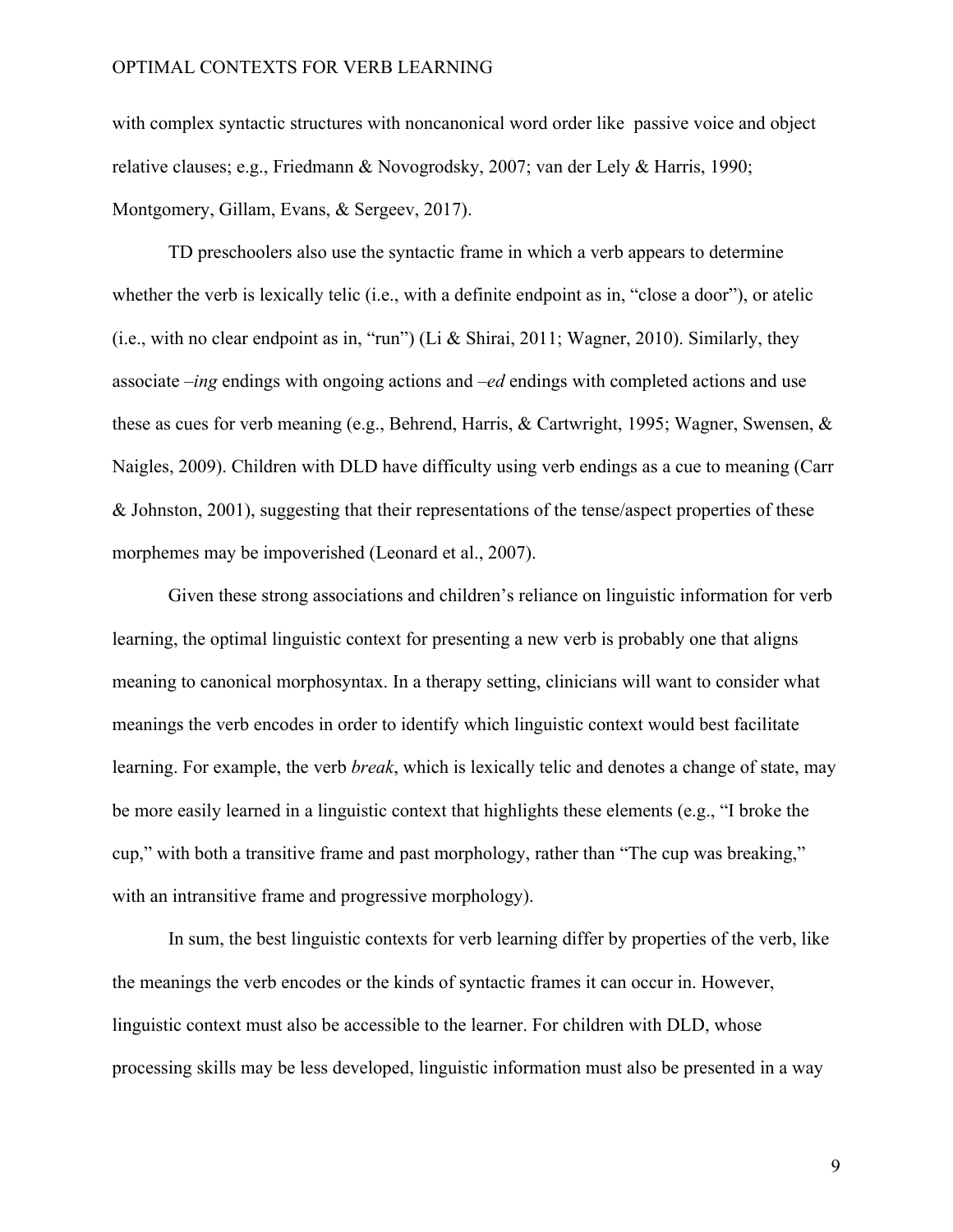that minimizes processing demands.

We also argue that because linguistic context can contain powerful cues for meaning, the use of telegraphic speech likely hinders rather than helps children acquire verb meanings. Although the majority of clinicians use telegraphic input in clinical practice (Venker, Yasick, & McDaniel, 2019), findings from several studies suggest that that telegraphic speech negatively impacts children's own use of language (e.g., Brendin-Oja & Fey, 2014; van Kleeck et al., 2010; Venker et al., 2015).

# **4. The timing of the linguistic label**

Another important consideration is *when* the verb is uttered in relation to its referent event. Learning nouns is easiest when the referent object is visually salient from the child's perspective at the moment it is labeled (e.g., Medina, Snedeker, Trueswell, & Gleitman, 2011). Timing considerations may be more complex for verbs, however, as verbs denote events that are often ephemeral (Gleitman & Gleitman, 1992). Tomasello and Kruger (1992) found that caregivers of 1-year-olds most often labeled events before they occurred, and that children appeared to understand verb meaning most often in these contexts, likely because children do not miss observing the event if they are prompted to look for it beforehand.

However, the optimal timing of a verb may depend on properties of its referent event, such as how fleeting it is (e.g., "break" vs. "walk") or whether it looks the same at every timepoint of its unfolding (e.g., "sing" vs. "open"). Supporting this hypothesis, Ambalu, Chiat, and Pring (1997) found that manner verbs are learned best when presented before or during the referent event, but result (change-of-state) verbs are learned best if presented after the event (but see Abbot-Smith, Imai, Durrant, and Nurmsoo (2017) for different results with change-oflocation rather than change-of-state verbs).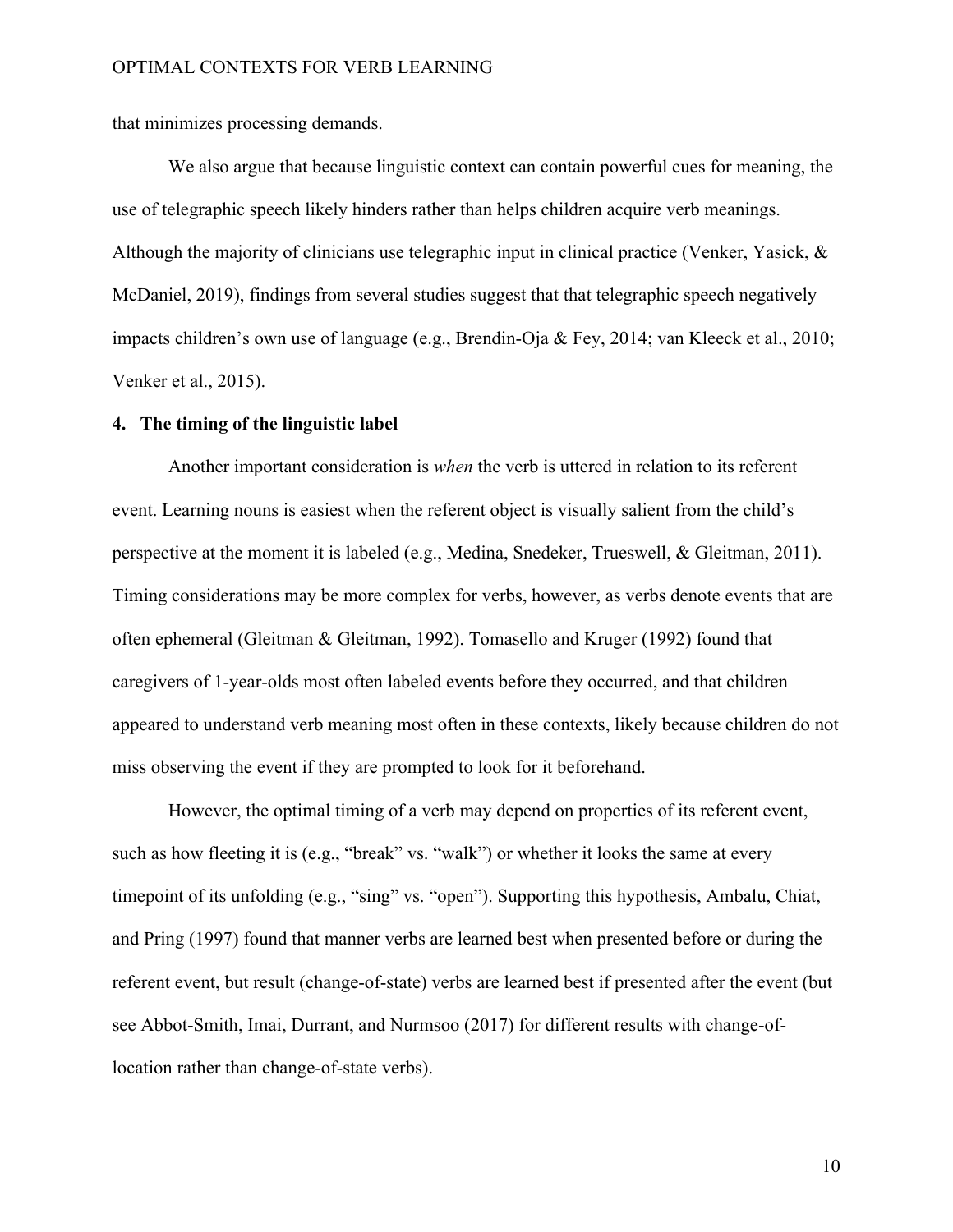Reduced processing abilities may make children with or at increased risk for DLD more susceptible to breakdowns when timing is suboptimal. TD children can form at least a broad representation of a novel verb's meaning from its linguistic context alone, in the absence of a referent event (e.g., Yuan & Fisher, 2009). Preschoolers with autism spectrum disorder and below-age language levels, too, have this ability (Horvath, McDermott, Reilly, & Arunachalam, 2018). Therefore, timing may not matter for at least some learning to take place. Nevertheless, to form a robust representation of a verb's meaning, and to integrate this representation with realworld knowledge about its referent event, timing likely plays a critical role.

Finally, there is some evidence that children more easily acquire verb meanings for concrete actions when they themselves carry out the action rather than only observing it (e.g., Wakefield, Hall, James, & Goldin-Meadow, 2017). An open question is how well children attend to linguistic information while performing an action; studies focusing on timing should therefore also manipulate whether the child is performing or observing the referent event.

## **5. Variability versus consistency**

Thus far, we have focused on a single exposure to a new verb, which is important because what children learn on their first encounter determines whether and how they can build on the representation with subsequent encounters. Now we turn to research on multiple exposures, which may occur within the same learning session and/or across multiple sessions. Children with DLD typically require a greater number of exposures than TD children to acquire verbs (e.g., Rice, Oetting, Marquis, Bode, & Pae, 1994; Riches, Tomasello, & Conti-Ramsden, 2005), although there are likely to be thresholds beyond which more exposures do not lead to improvement. More research is needed on where these thresholds lie for verb learning.

Another consideration of multiple exposures is variability, or differences among learning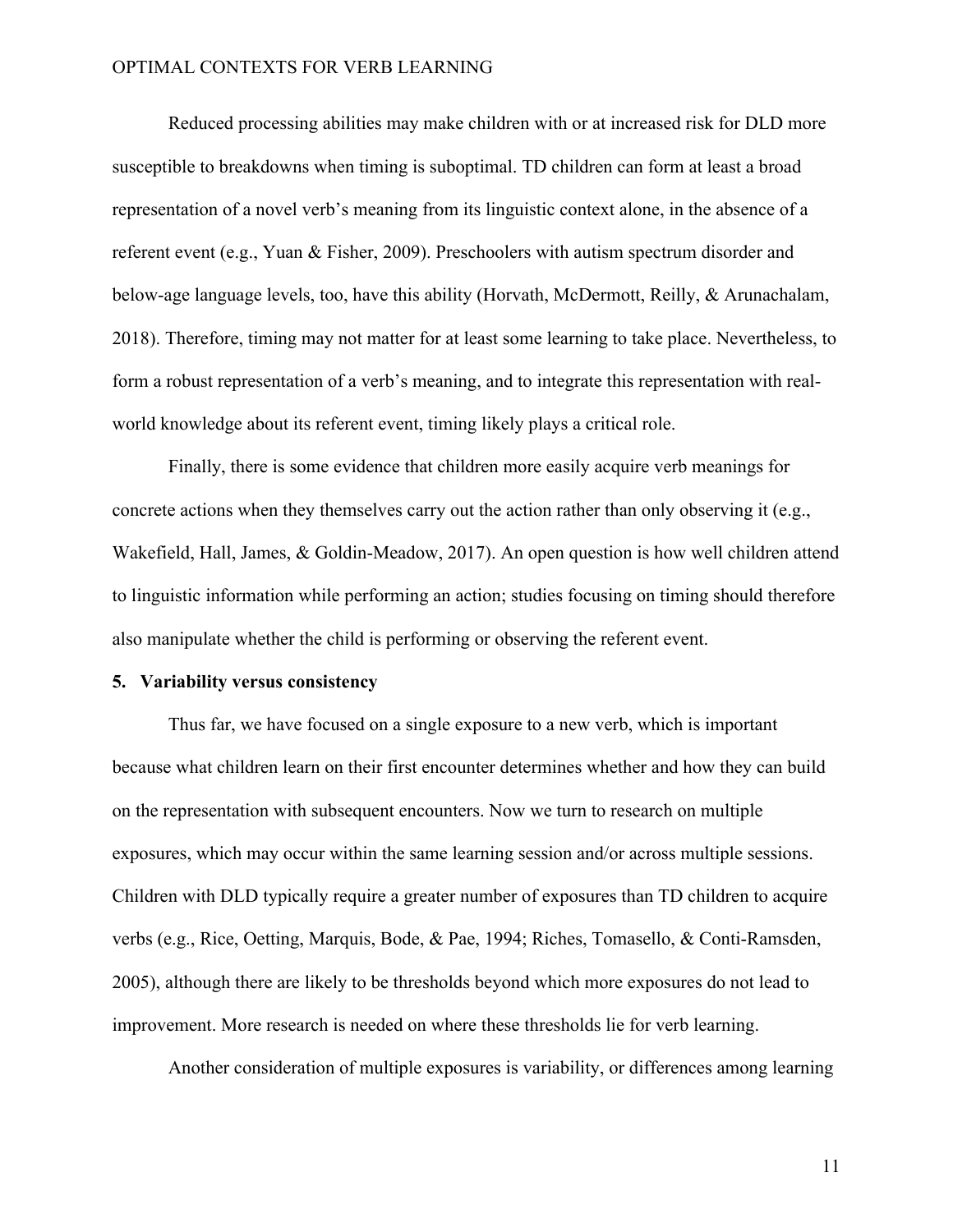exemplars. Variability is often beneficial for learning, including in some word learning tasks (Childers & Tomasello, 2001; Gentner & Namy, 2006; Perry, Samuelson, Malloy, & Schiffer, 2010; Waxman & Klibanoff, 2000), because it permits learners to compare instances and identify the commonality across them. Variability may exist in the linguistic context, the observational scene(s) that are available, or both.

With respect to linguistic context, research indicates that multiple kinds of context better support verb acquisition than a single context. Multiple frames restrict plausible hypotheses about a verb's meaning better than just one. Many types of verbs occur in transitive frames (e.g., "John broke the vase" / "John kicked the wall"), but a subset—specifically, verbs that refer to the object's change of state— also occur in intransitive frames with the patient in subject position (e.g., "The vase broke" / \*"The wall kicked"). TD children more often learn novel verbs given both these frames than just one (Naigles, 1996; Scott & Fisher, 2009).

However, if children are comparing events that are of the same semantic category and occur in the same syntactic contexts (e.g., "rolling a ball" vs. "sliding a box," as two caused motion events), variability in syntactic contexts will not contribute useful information. Here, consistent repetition of a single context may yield a stronger representation. In support of this idea, Bedore and Leonard (2000) found that TD 3-year-olds more successfully learned a novel verb's meaning when the verb's morphology was identical during exposure and testing as compared to when it differed. We recently found that both TD and late-talking 2-year-olds show better learning (as measured by eye gaze to a video depicting the correct verb meaning) when they consistently hear the same content nouns paired with novel verbs (e.g., "The boy is *semming* the apple"), as compared to a mix of content nouns and pronouns (e.g., "The boy is *semming* the apple. He is *semming* it.") (Horvath, 2019; Horvath & Arunachalam, 2017).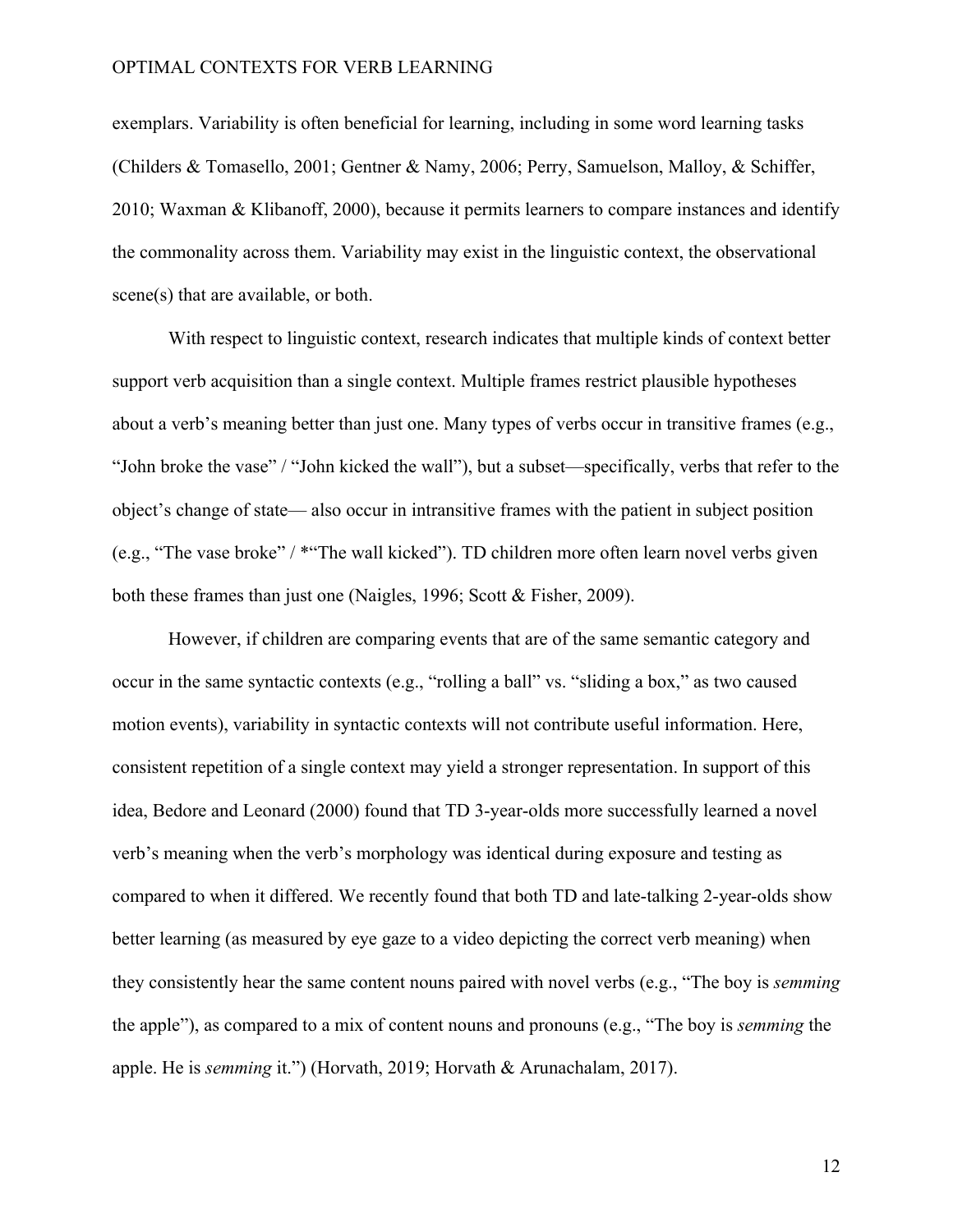In preschoolers with DLD, Plante et al. (2014) found greater gains in use of function morphemes when they were paired with more verbs rather than fewer verbs. However, learning verb meaning and acquiring function morphemes are notably different tasks. Acquiring function morphemes requires children to abstract over the many content morphemes with which they can occur. Learning verb meanings, where children must pair referent and word, may not be so dependent on variability.

In considering the observational scene, variable exemplars (e.g., viewing multiple kicking events with different agents and patients) may highlight the one consistent element (Gentner & Boroditsky, 2001) and help children delineate the *category* of events denoted by a verb. However, experimental evidence is mixed. In some studies, visual variability is helpful children observing multiple agents engaged in an event learn and extend the verb better than those who see only one agent (Twomey, Lush, Pearce, & Horst, 2014). However, others find the opposite pattern, with better learning with only one agent as compared to multiple agents (Childers, Paik, Flores, Lai, & Dolan, 2017; Maguire, Hirsh-Pasek, Golinkoff, & Brandone, 2008). When components of the event other than the agent are varied across exemplars, such as manners of motion, instruments, or changes of state, variability may be more helpful (e.g., Childers & Paik, 2009; Forbes & Farrar, 1995). Presenting multiple exemplars *simultaneously*, instead of sequentially, may be key, as it allows children to immediately compare and contrast exemplars (Snape & Krott, 2018).

In late talkers, Alt, Meyers, Oglivie, Nicholas, and Arizmendi (2014) found more successful word learning with both increased exposure and increased visual and linguistic variability; however, the majority of target words were nouns. Aguilar, Plante, and Sandoval (2018) suggest that variability may support retention: Although there were no differences in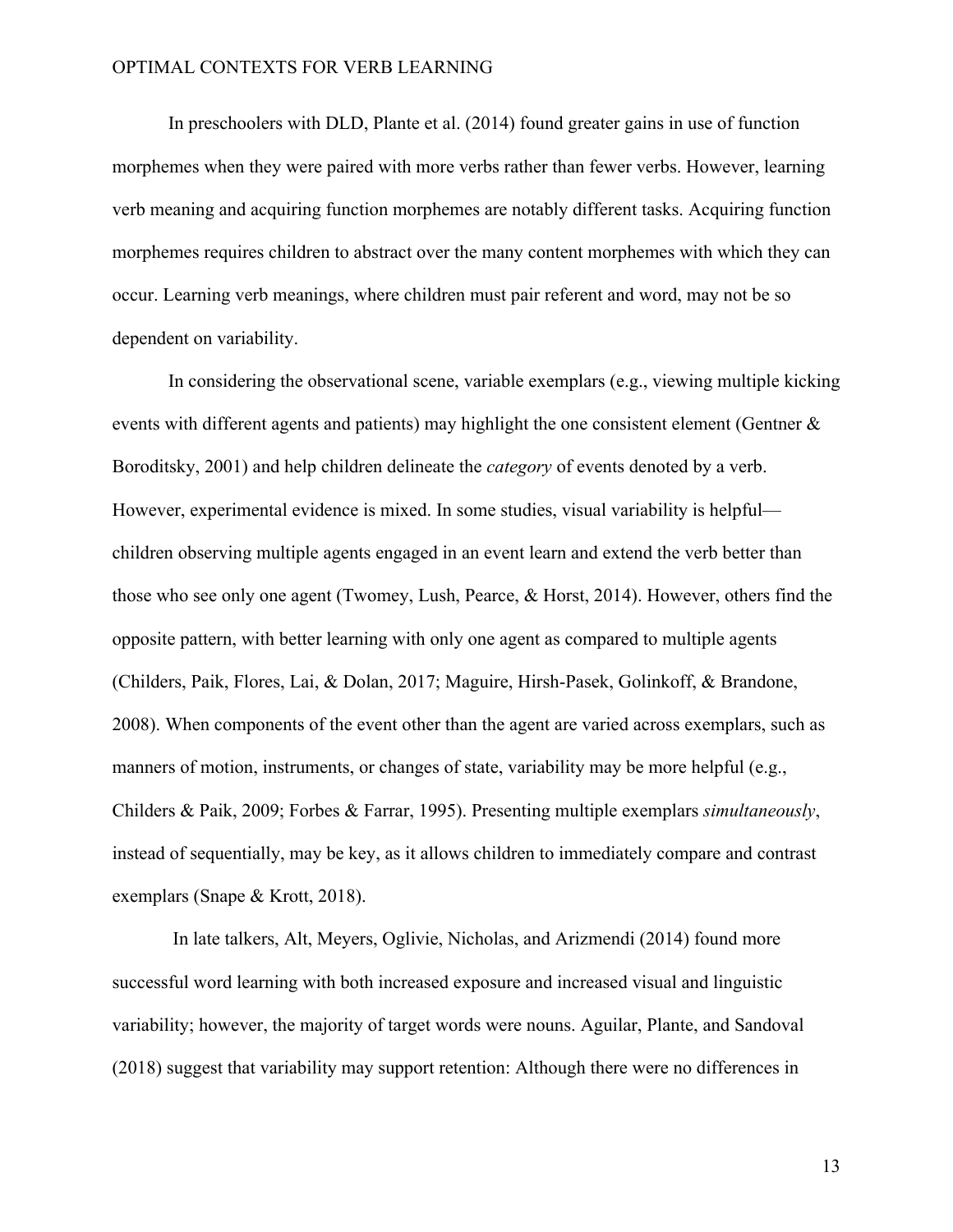initial learning, 4- and 5-year-old children with DLD showed better retention of novel nouns when exposed to varied exemplars. However, it remains to be seen whether late talkers or children with DLD can benefit from high variability if the targets to be learned are more complex, as with verbs.

Although the evidence is mixed, we conclude tentatively that observational variability may be more beneficial than linguistic variability, at least for the specific task of building an initial representation of verb learning. Because variability can incur increased processing demands, we suspect that for children with or at risk for DLD it is best to begin with consistent presentation of a single linguistic context (i.e., providing the same sentence repetitively, as with "The boy is throwing the ball. The boy is throwing the ball"). Linguistic variability may be more useful if it is incorporated after children's representations become more robust (here, "The boy is throwing the ball. He is throwing it"). Variability then allows children to refine and generalize their initial representation appropriately.

# **6. Dose frequency**

Clinicians must also consider *dose frequency*, or the interval between individual exposures. Some studies have compared "massed" and "distributed" exposure; the total number of teaching episodes is equal, but they are either presented in relatively quick succession or spaced over intervals. These studies indicate that distributed exposure is better for comprehension, production, and retention of both nouns and verbs, for TD children and children with DLD (Childers & Tomasello, 2002; Riches et al., 2005; Schwartz & Terrell, 1983). These findings make sense considering the role of memory consolidation in language learning generally (see Gómez, 2011; Wojcik, 2013 for reviews), and in verb learning specifically (He, Huang, Waxman, & Arunachalam, under revision; Sandoval, Leclerc, & Gómez, 2017). Intervals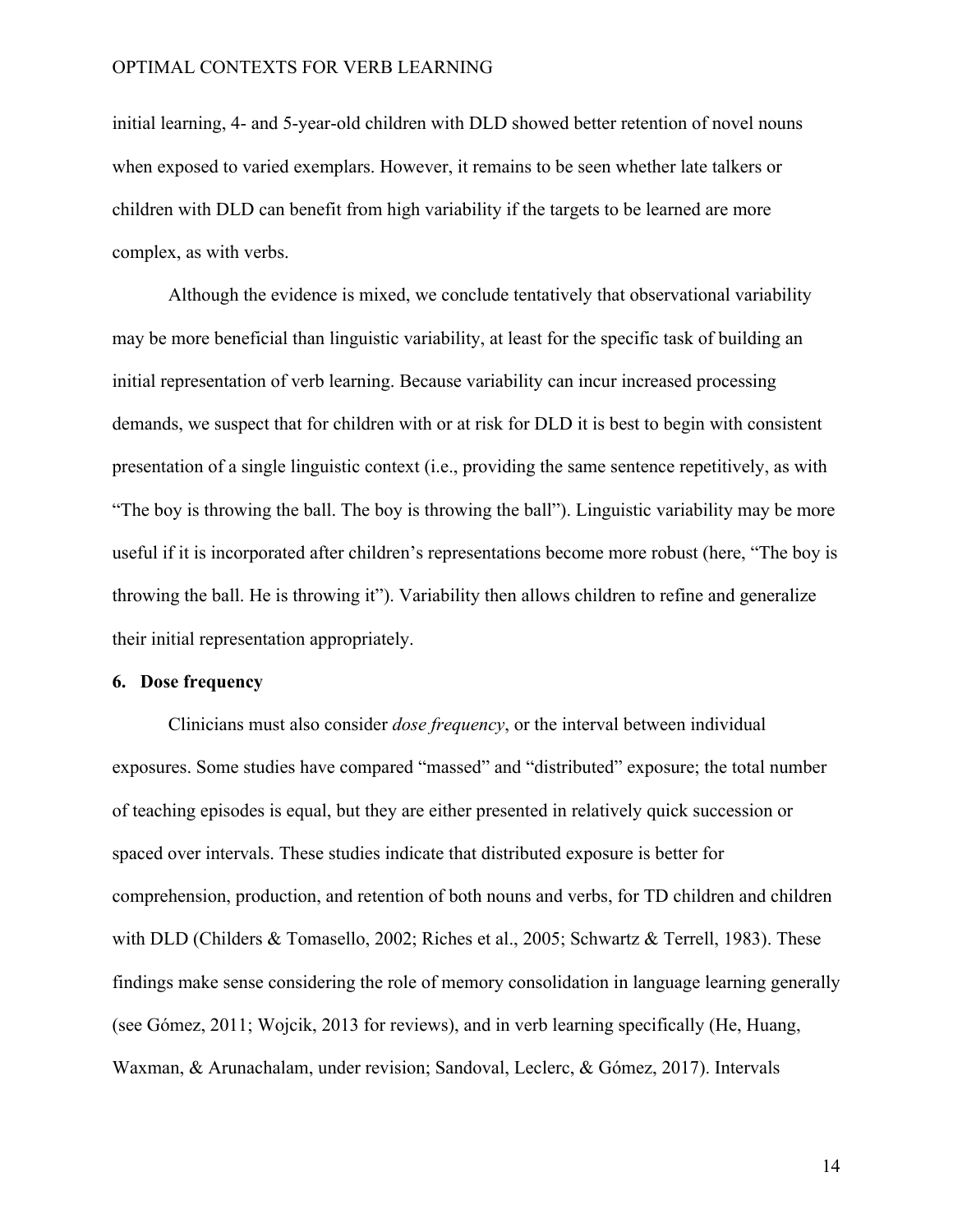between exposures allow children to consolidate their representations so that they can build upon them in subsequent encounters. This consolidation period may be particularly critical for verbs because children's initial representations for verbs may be weaker and more fragmented than those for nouns (Sandoval et al., 2017).

However, different parts of the learning process may benefit from different dose frequencies. Short-term encoding may in some instances benefit from massed exposure (e.g., Schwab & Lew-Williams, 2016), while long-term retention benefits from distributed exposure. This may be especially important for children with DLD, who begin with weaker representations than their TD peers and have difficulty retaining newly-learned verb meanings (Oetting, 1999). Providing massed, frequent exposures may yield a more robust initial representation that can be refined and consolidated in subsequent, distributed exposures.

## **General Discussion**

The research we have reviewed indicates that some learning situations are more supportive for verb learning than others. Considering factors such as linguistic context, variability, timing, and dose frequency can inform interventions, if these factors are considered in relation to the properties of the target verb to be learned as well as characteristics of the learner. Intervention strategies that lead to robust verb representations while circumventing some of the challenges faced by children with or at risk for DLD, such as slow language processing, may be particularly beneficial.

Consider, for example, how properties of the linguistic context in which a verb appears affect learning. If a child seems to be struggling to identify the referent of an unfamiliar verb, she may require more information, and thus, a more informative linguistic context may be helpful. But if a child struggles to process language quickly, she may not be able to make use of an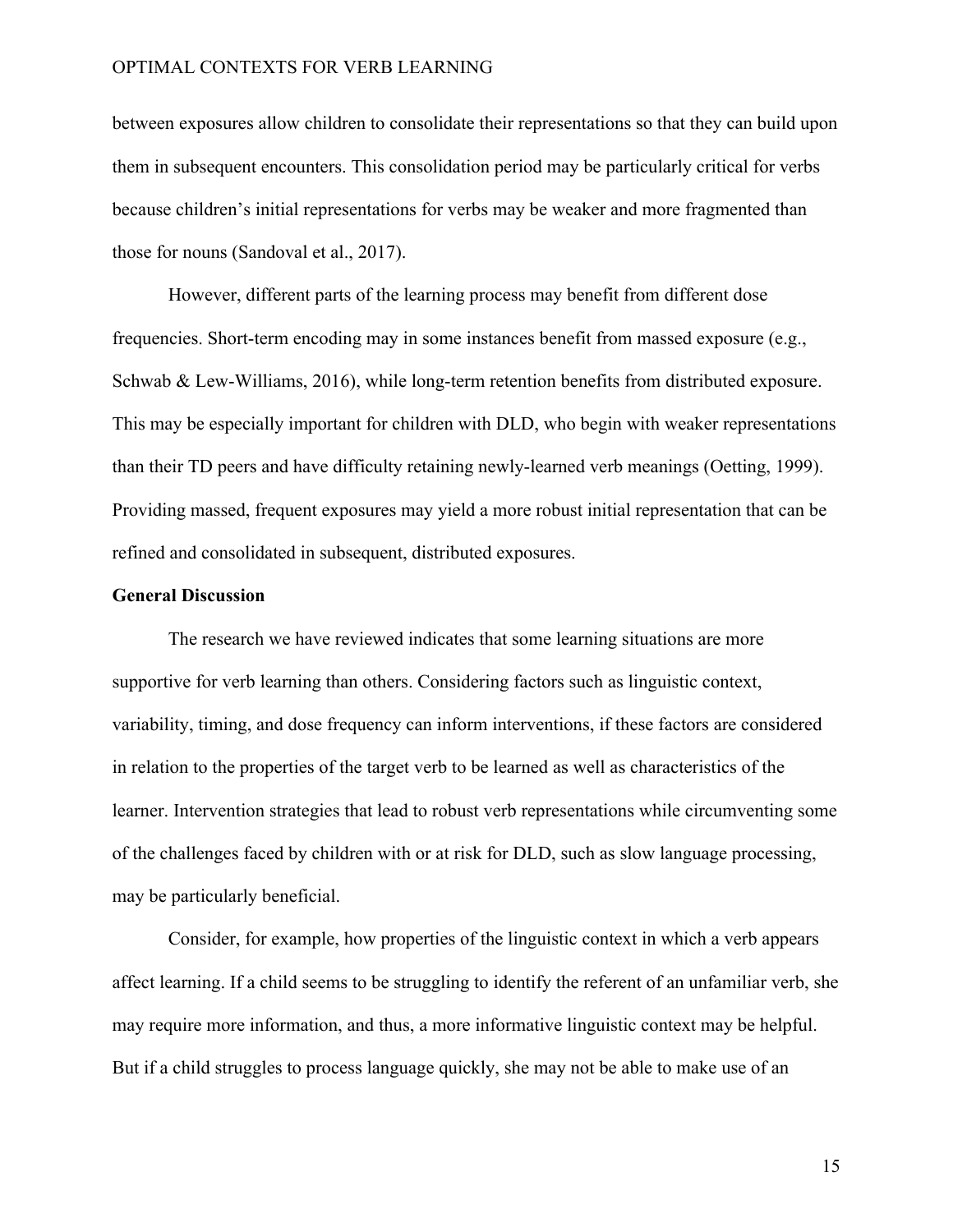informative linguistic context. Here, other kinds of information, such as additional opportunities to observe the referent event, may be more helpful.

Although we believe that the way in which a verb is introduced strongly influences children's abilities to acquire it, and that there are several manipulable features of the learning situation that can be optimized, substantial research remains to be done. Conflicting findings should be resolved with large-scale studies that explore multiple contributing factors, and these findings must be translated to language-delayed and language-impaired populations.

Another overarching critical area for future work is research on verb learning in languages other than English. In the present review, we discussed data from English because it is the best studied. Some of the features discussed here are likely to play out similarly across languages. For example, the benefits of distributed over massed presentation are not expected to differ. For other features, there may be conceptual similarities, even while the details differ. For example, in verb learning research with TD children, there is suggestive evidence that for learners of languages like Korean and Japanese, that permit syntactic elements to be dropped from the surface of the sentence, the richly informative linguistic contexts that support verb acquisition for English learners are too difficult to process (Arunachalam, Leddon, Song, Lee, & Waxman, 2013; Imai et al., 2005, 2008). Research on language-impaired populations learning other languages is reviewed extensively in Leonard (2014, Chapter 6), but little of this work has focused specifically on learning verb meanings.

Intervention research must investigate how these learning mechanisms are used in intervention settings and whether naturalistic interactions can be modified to incorporate more supportive features. There is often a disconnect between experimental laboratory work and realtime language acquisition; children may show extraordinary proficiency in the former setting but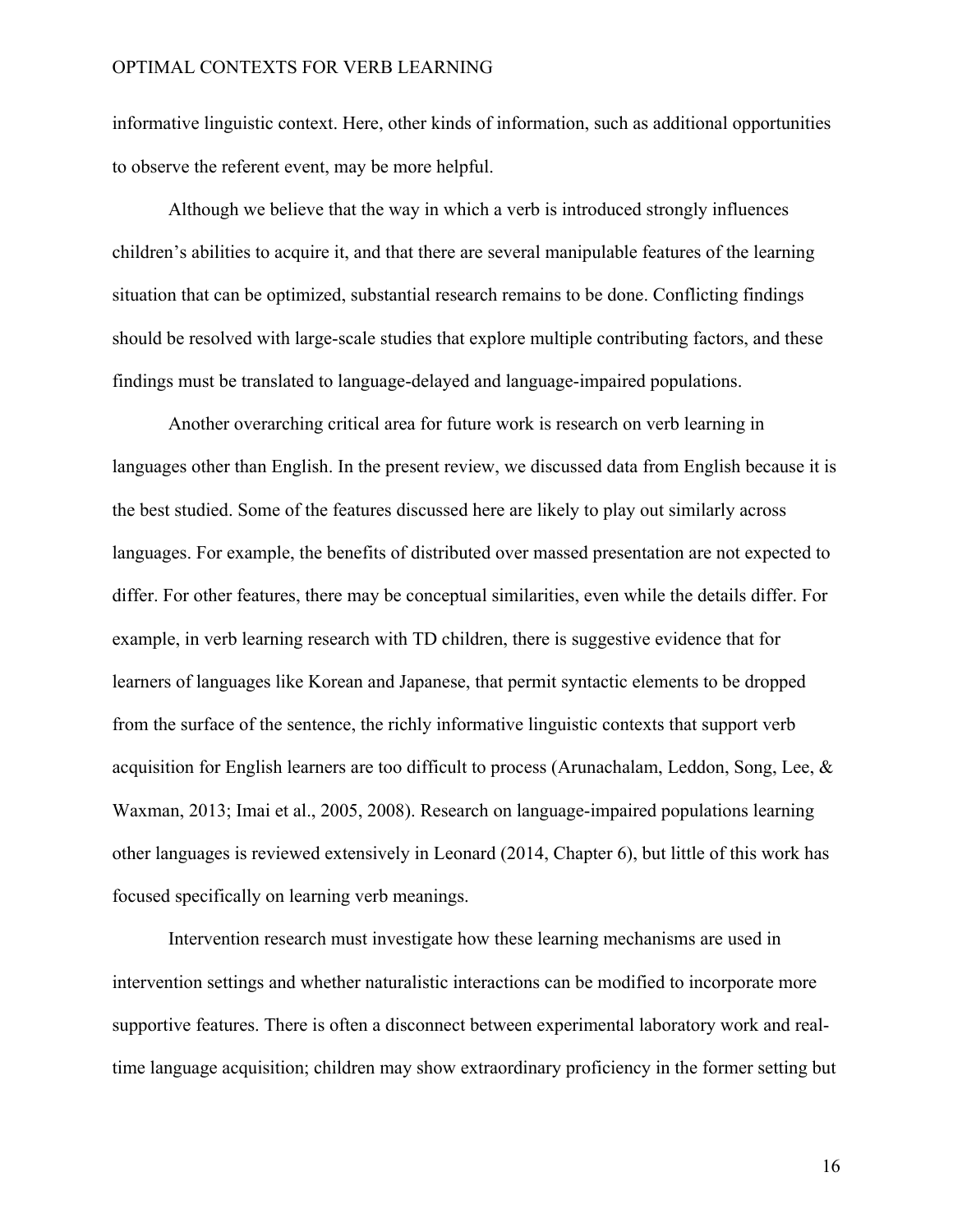prolonged and errorful learning in real life. Not surprisingly, the input given in the lab is of exceptionally high quality, and is infrequent in naturalistic caregiver speech (e.g., Sandhofer  $\&$ Smith, 2007). But interventions can provide a middle ground. Even in natural dyadic interaction, small but intentional modifications to the language that is modeled may very well have a large impact on learning.

Recognizing the substantial research that remains to be done, we nevertheless offer suggestions for clinicians working with children who have or are at risk for developing DLD. These suggestions synthesize the literature where there is a consensus, recognizing that future intervention research is necessary to refine our recommendations:

*1. Avoid telegraphic speech.* As we have summarized, there is substantial literature to indicate that children attend to and use the linguistic context in which a verb appears as an indicator for meaning. However, telegraphic speech removes the cues that help children to classify a novel word into the correct syntactic category (via distributional information) and may also remove cues for meaning (like verb endings). Several studies have found that telegraphic speech broadly hinders children's own use of language (e.g., Brendin-Oja & Fey, 2014; van Kleeck et al., 2010; Venker et al., 2015). While the majority of clinicians report using telegraphic speech (Venker et al., 2019), we believe that when the goal for therapy is verb learning, children would be better served given grammatical utterances.

2. *Consider the processing demands of the child.* Both late talkers (Fernald & Marchman, 2012) and children with DLD (e.g., Conti-Ramsden, 2003) have slower processing skills as compared to their TD counterparts, and this appears to disadvantage them in verblearning tasks (O'Hara & Johnston, 1997). Clinicians should consider minimizing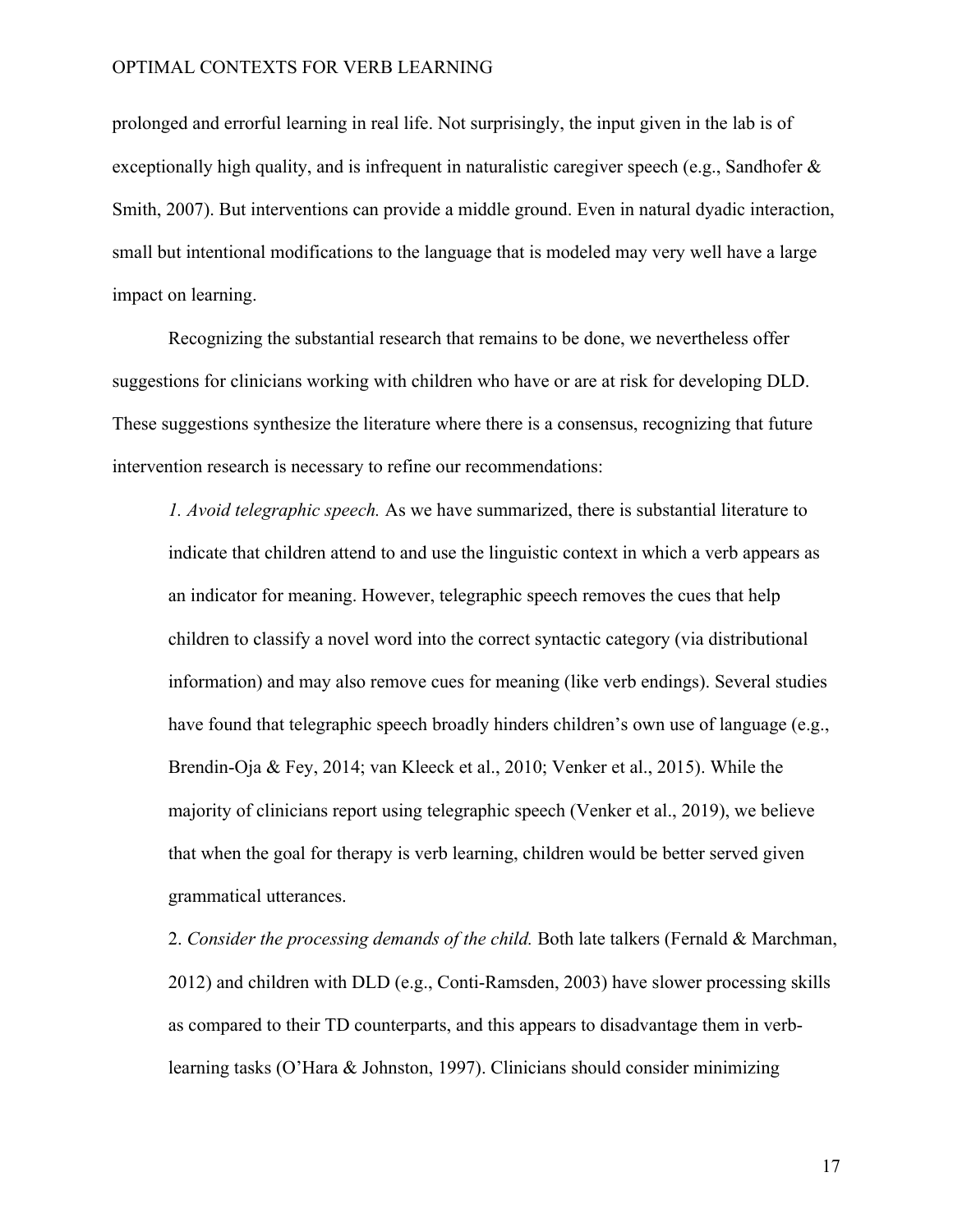processing demands, like introducing the content nouns separately before the novel verb (He & Lidz, 2016), or using an overall slowed speech rate (Dollaghan, 1987; Ellis Weismer & Hesketh, 1996).

3. *Provide multiple examples.* While questions of variability, dosage, and timing need further research, findings from studies of children with DLD regularly suggest that they need more exposures than their TD peers in order to learn features of language (e.g., Evans et al., 2009; Haebig et al., 2017; Rice et al., 1994; Riches et al., 2005). Providing multiple examples in an initial clinical session will likely help children with DLD build up a sufficiently robust representation that can be built on in subsequent sessions.

# **References**

Abbot-Smith, K., Imai, M., Durrant, S., & Nurmsoo, E. (2017). The role of timing and prototypical causality on how preschoolers fast-map novel verb meanings. *First Language, 37*(2), 186-204. https://doi.org/10.1177/0142723716679800

Aguilar, J. M., Plante, E., & Sandoval, M. (2018). Exemplar variability facilitates retention of word learning by children with specific language impairment. *Language, Speech, and Hearing Services in Schools*, *49*(1), 72-84. https://doi.org/10.1044/2017\_LSHSS-17-0031

Alt, M., Meyers, C., Oglivie, T., Nicholas, K., & Arizmendi, G. (2014). Cross-situational statistically based word learning intervention for late-talking toddlers. *Journal Of Communication Disorders*, *52*, 207-220. https://doi.org/10.1016/j.jcomdis.2014.07.002

Ambalu, D., Chiat, S., & Pring, T. (1997). When is it best to hear a verb? The effects of the timing and focus of verb models on children's learning of verbs. *Journal of Child Language, 24*(1), 25-34. https://doi.org/10.1017/s0305000996002978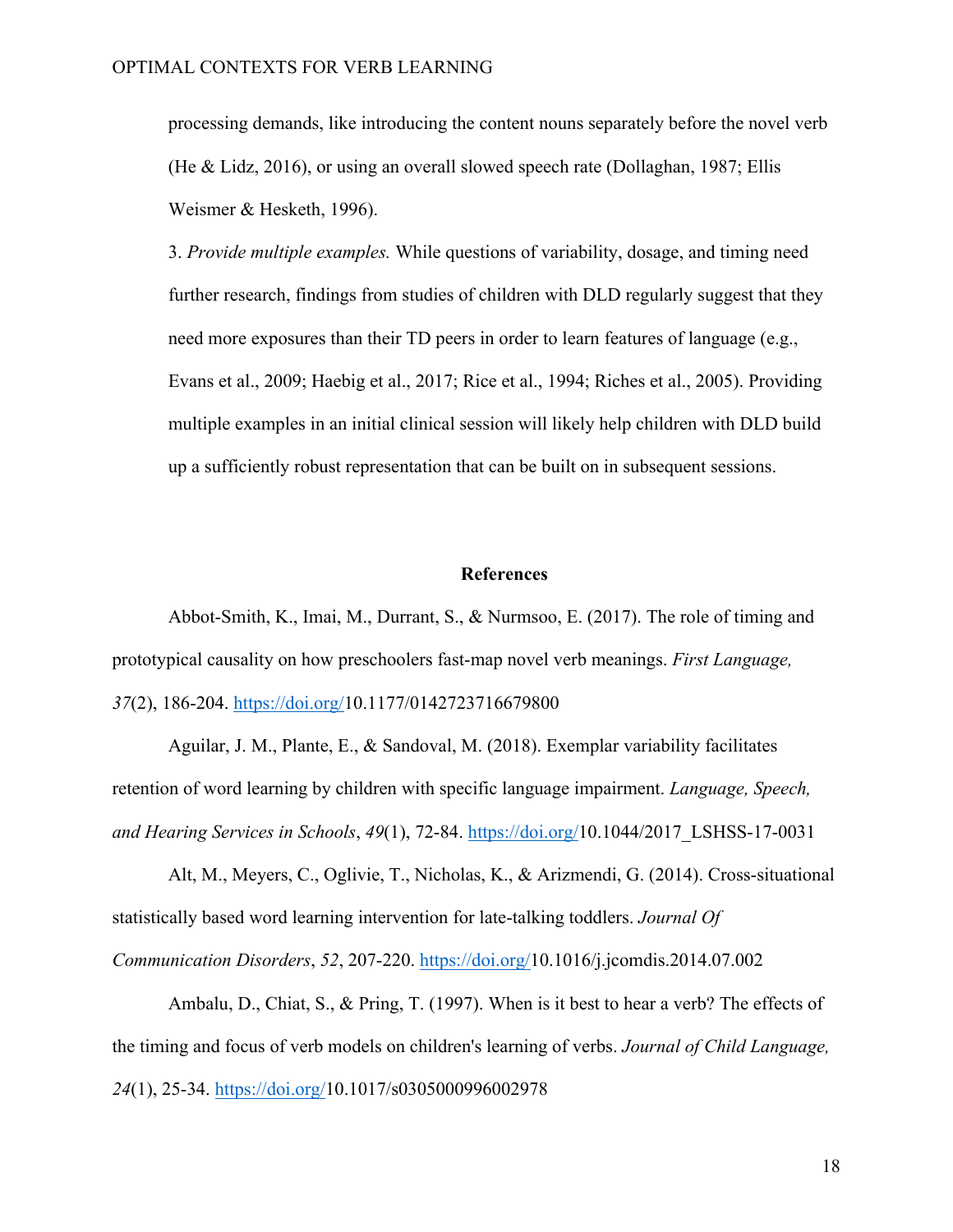Arunachalam, S. (2015). Argument structure: Relationships between theory and acquisition. In *Cognitive science perspectives on verb representation and processing* (pp. 259- 280). Springer International Publishing.

Arunachalam, S., & Dennis, S. (2018). Semantic detail in the developing verb lexicon: An extension of Naigles and Kako (1993). *Developmental science*, e12697.

https://doi.org/10.1111/desc.12697

Arunachalam, S., Leddon, E. M., Song, H. J., Lee, Y., & Waxman, S. R. (2013). Doing more with less: Verb learning in Korean-acquiring 24-month-olds. *Language acquisition*, *20*(4), 292-304. https://doi.org/10.1080/10489223.2013.828059

Arunachalam, S., Syrett, K., & Chen, Y. (2016). Lexical disambiguation in verb learning: Evidence from the conjoined-subject intransitive frame in English and Mandarin Chinese. *Frontiers in Psychology, 7,* 138. https://doi.org/10.3389/fpsyg.2016.00138

Arunachalam, S., & Waxman, S. R. (2015). Let's see a boy and a balloon: Argument labels and syntactic frame in verb learning. *Language Acquisition*, *22*(2), 117-131.

#### https://doi.org/10.1080/10489223.2014.928300

Bedny, M., Caramazza, A., Grossman, E., Pascual-Leone, A., & Saxe, R. (2008). Concepts are more than percepts: the case of action verbs. *Journal of Neuroscience*, *28*(44), 11347-11353. https://doi.org/10.1523/JNEUROSCI.3039-08.2008

Bedore, L. M., & Leonard, L. B. (2000). The effects of inflectional variation on fast mapping of verbs in English and Spanish. *Journal of Speech, Language, and Hearing Research, 43*(1), 21-33. https://doi.org/doi.org/10.1044/jslhr.4301.21

Behrend, D. A., Harris, L. L., & Cartwright, K. B. (1995). Morphological cues to verb meaning: Verb inflections and the initial mapping of verb meanings. *Journal of Child*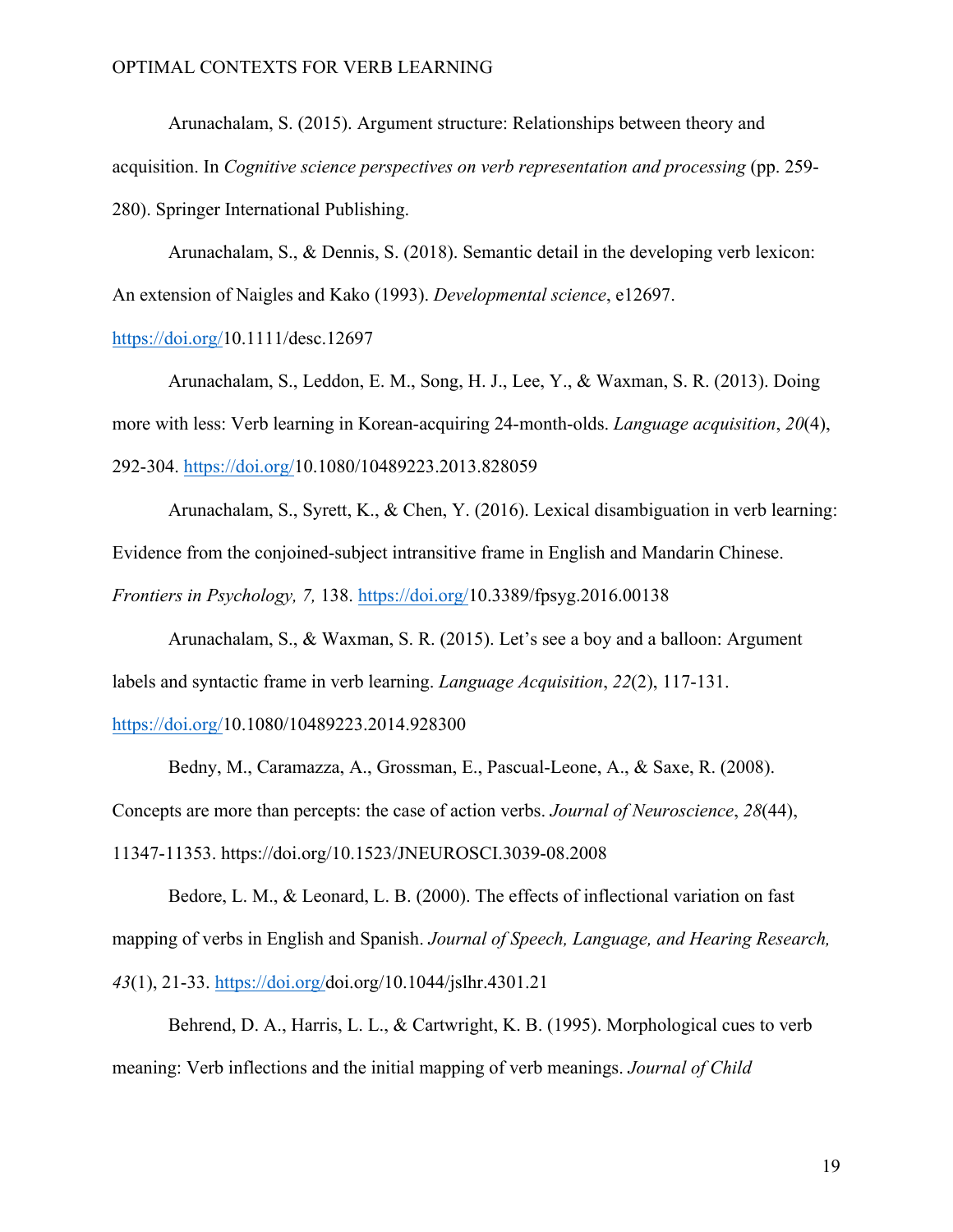*Language*, *22*(1), 89-106. https://doi.org/10.1017/S0305000900009648

Bishop, D. V., Snowling, M. J., Thompson, P. A., Greenhalgh, T., & CATALISE-2 consortium. (2016). CATALISE: A multinational and multidisciplinary Delphi consensus study of problems with language development. Phase 2. Terminology. *PeerJ Preprints, 4,* e2484v1. https://doi.org/10.7287/peerj.preprints.2484v1

Black, M., & Chiat, S. (2000). *Putting thoughts into verbs: Developmental and acquired impairments*. Whurr Publishers. London, UK.

Bornstein, M. H., Cote, L. R., Maital, S., Painter, K., Park, S. Y., Pascual, L., ... & Vyt, A. (2004). Cross-linguistic analysis of vocabulary in young children: Spanish, Dutch, French, Hebrew, Italian, Korean, and American English. *Child Development, 75*(4), 1115-1139. https://doi.org/10.1111/j.1467-8624.2004.00729.x

Borovsky, A. (2017). The amount and structure of prior event experience affects anticipatory sentence interpretation. Language, cognition and neuroscience, 32(2), 190-204. https://doi.org/10.1080/23273798.2016.1238494

Bredin-Oja, S. L., & Fey, M. E. (2014). Children's responses to telegraphic and grammatically complete prompts to imitate. *American Journal of Speech-Language Pathology, 23*(1), 15-26. https://doi.org/10.1044/1058-0360(2013/12-0155)

Carr, L., & Johnston, J. (2001). Morphological cues to verb meaning. *Applied Psycholinguistics, 22*(4), 601-618. https://doi.org/10.1017/s0142716401004064

Chang, F., Dell, G. S., & Bock, K. (2006). Becoming syntactic. *Psychological review*, *113*(2), 234-272. http://dx.doi.org/10.1037/0033-295X.113.2.234

Childers, J. B., & Paik, J. H. (2009). Korean-and English-speaking children use crosssituational information to learn novel predicate terms. *Journal of Child Language*, *36*(1), 201-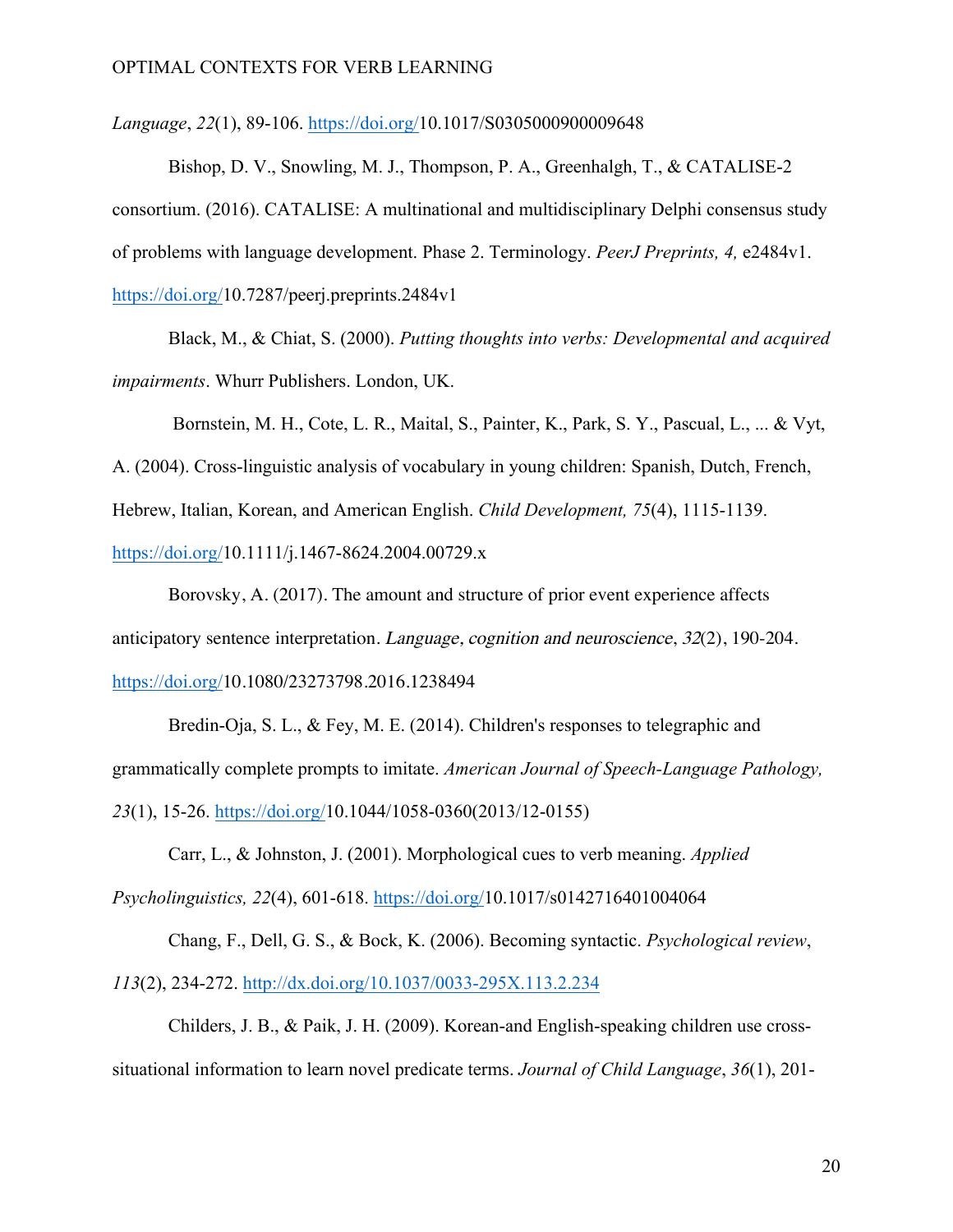#### 224. https://doi.org/10.1017/S0305000908008891

Childers, J. B., Paik, J. H., Flores, M., Lai, G., & Dolan, M. (2017). Does variability across events affect verb learning in English, Mandarin, and Korean?. *Cognitive science*, *41*, 808-830. https://doi.org/10.1111/cogs.12398

Childers, J. B., & Tomasello, M. (2001). The role of pronouns in young children's acquisition of the English transitive construction. *Developmental Psychology*, *37*(6), 739. https://doi.org/10.1037//0012-1649.37.6.739

Childers, J. B., & Tomasello, M. (2002). Two-year-olds learn novel nouns, verbs, and conventional actions from massed or distributed exposures. *Developmental psychology*, *38*(6), 967-978. http://dx.doi.org/10.1037/0012-1649.38.6.967

Conti-Ramsden, G. (2003). Processing and linguistic markers in young children with specific language impairment (SLI). *Journal of Speech, Language, and Hearing Research*, *46*(5), 1029-1037. https://doi.org/10.1044/1092-4388(2003/082)

Dollaghan, C. A. (1987). Fast mapping in normal and language-impaired children. *Journal of Speech and Hearing Disorders*, *52*(3), 218-222. https://doi.org/10.1044/jshd.5203.218

Eisenberg, S. L. (2013). Grammar intervention: Content and procedures for facilitating children's language development. *Topics in Language Disorders*, *33*(2), 165-178.

## https://doi.org/10.1097/tld.0b013e31828ef28e

Ellis Weismer, S., & Evans, J. L. (2002). The role of processing limitations in early identification of specific language impairment. *Topics in Language Disorders*, *22*(3), 15-29. https://doi.org/10.1097/00011363-200205000-00004

Ellis Weismer, S., & Hesketh, L. J. (1996). Lexical learning by children with specific language impairment: Effects of linguistic input presented at varying speaking rates. *Journal of*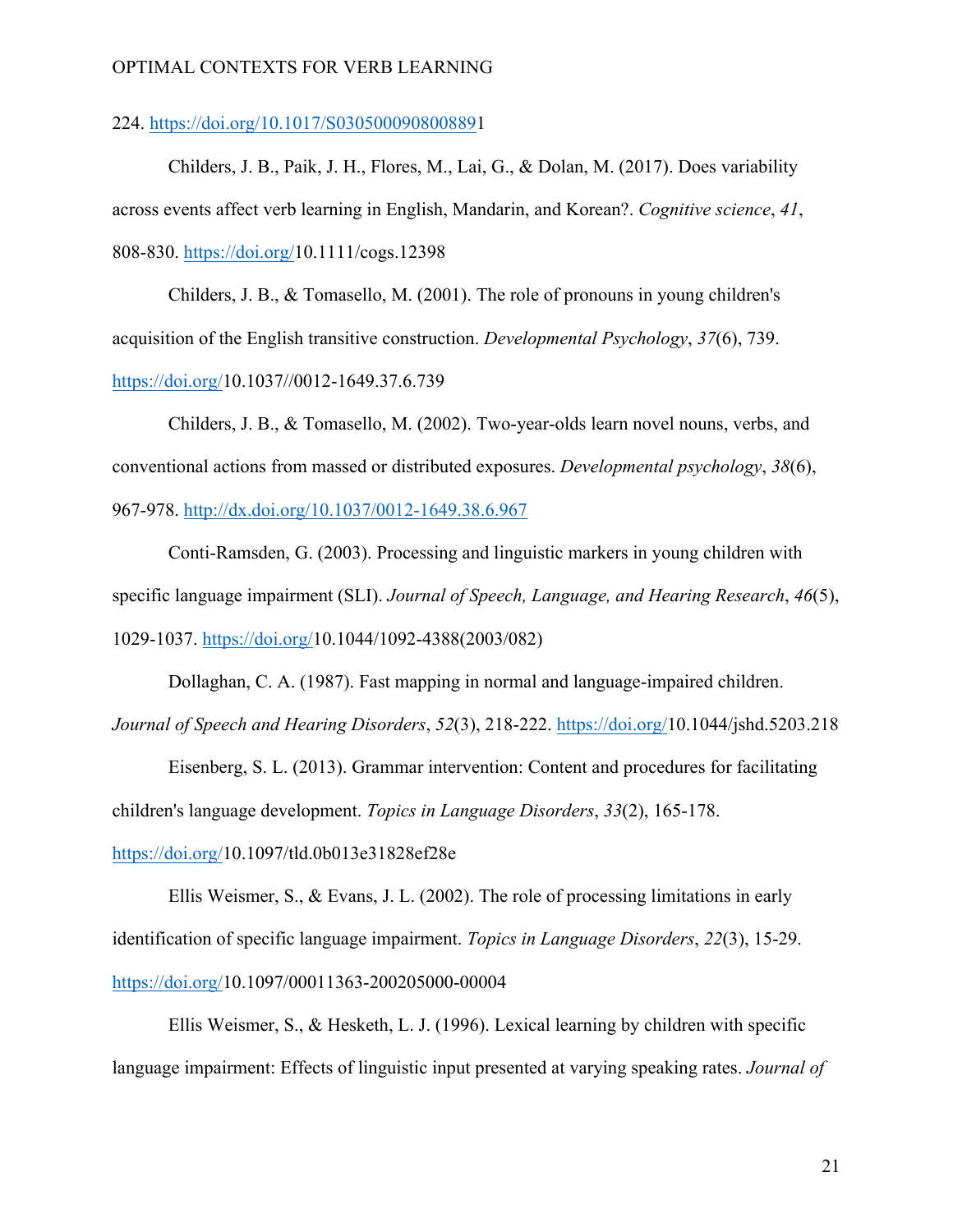*Speech, Language, and Hearing Research, 39*(1), 177-190. https://doi.org/10.1044/jshr.3901.177

Evans, J. L., Saffran, J. R., & Robe-Torres, K. (2009). Statistical learning in children with specific language impairment. *Journal of Speech, Language, and Hearing Research*, *52*(2), 321- 335. https://doi.org/10.1044/1092-4388(2009/07-0189)

Eyer, J. A., Leonard, L. B., Bedore, L. M., McGregor, K. K., Anderson, B., & Viescas, R. (2002). Fast mapping of verbs by children with specific language impairment. *Clinical Linguistics & Phonetics*, *16*(1), 59-77. https://doi.org/10.1080/02699200110102269

Fernald, A., & Marchman, V.A. (2012). Individual differences in lexical processing at 18 months predict vocabulary growth in typically developing and late-talking toddlers. *Child Development, 83*(1), 203-222. https://doi.org/10.1111/j.1467-8624.2011.01692.x

Finestack, L. H., & Fey, M. E. (2009). Evaluation of a deductive procedure to teach grammatical inflections to children with language impairment. *American Journal of Speech-Language Pathology*, *18*(3), 289-302. https://doi.org/10.1044/1058-0360(2009/08-0041)

Fisher, C. (2002). The role of abstract syntactic knowledge in language acquisition: a reply to. *Cognition*, *82*(3), 259-278. https://doi.org/10.1016/S0010-0277(01)00159-7

Fisher, C., Hall, D. G., Rakowitz, S., & Gleitman, L. (1994). When it is better to receive than to give: Syntactic and conceptual constraints on vocabulary growth. *Lingua*, *92*, 333-375. https://doi.org/10.1016/0024-3841(94)90346-8

Forbes, J. N., & Farrar, M. J. (1995). Learning to represent word meaning: What initial training events reveal about children's developing action verb concepts. *Cognitive Development*, *10*(1), 1-20. https://doi.org/10.1016/0885-2014(95)90016-0

Friedmann, N., & Novogrodsky, R. (2007). Is the movement deficit in syntactic SLI related to traces or to thematic role transfer?. *Brain and Language*, *101*(1), 50-63.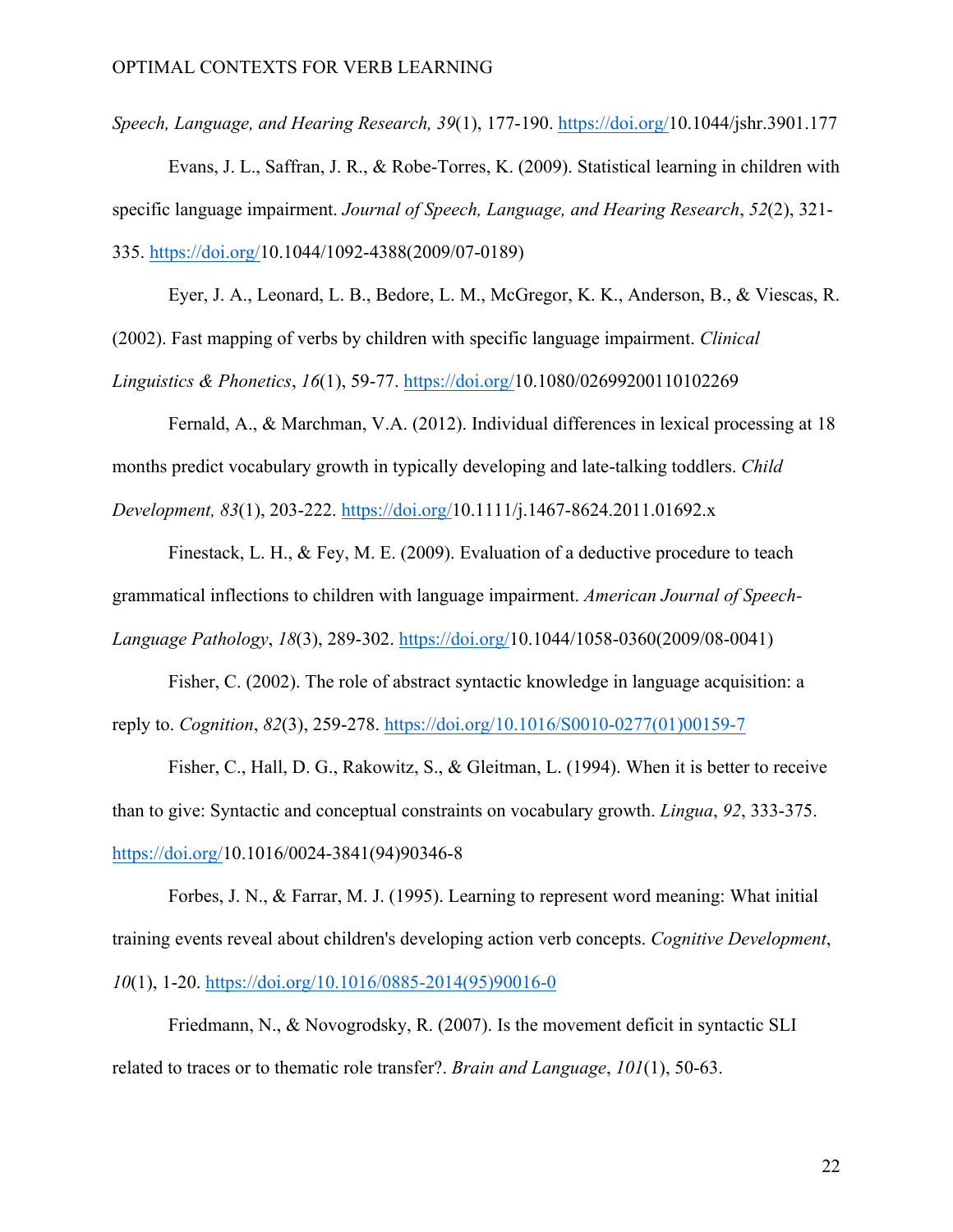https://doi.org/10.1016/j.bandl.2006.09.006

Gentner, D. (1978). On relational meaning: The acquisition of verb meaning. *Child development*, 988-998. https://doi.org/10.2307/1128738

Gentner, D., & Boroditsky, L. (2001). Individuation, relativity and early word learning.

In M. Bowerman & S. Levinson (Eds.), *Language acquisition and conceptual development* (pp.

215-256). Cambridge, UK: Cambridge University Press.

Gentner, D., & Namy, L. L. (2006). Analogical processes in language learning. *Current Directions in Psychological Science*, *15*(6), 297-301. https://doi.org/10.1111/j.1467-

#### 8721.2006.00456.x

Gleitman, L. (1990). The structural sources of verb meanings. *Language Acquisition, 1*(1), 3-55. https://doi.org/10.1207/s15327817la0101\_2

Gleitman, L. R., & Gleitman, H. (1992). A picture is worth a thousand words, but that's the problem: The role of syntax in vocabulary acquisition. *Current Directions in Psychological Science*, *1*(1), 31-35. https://doi.org/10.1111/1467-8721.ep10767853

Gómez, R. L. (2011). Memory, sleep and generalization in language acquisition. *Experience, Variation and Generalization: Learning a First Language* (pp. 261-276). Amserdam: John Benjamins*.*

Hadley, P. A. (2006). Assessing the emergence of grammar in toddlers at-risk for specific language impairment. *Seminars in Speech and Language, 27*, 173–186. https://doi.org/10.1055/s-2006-948228

Hadley, P. A., Rispoli, M., Holt, J. K., Papastratakos, T., Hsu, N., … & McKenna, M. M. (2017). Input subject diversity enhances early grammatical growth: Evidence from a parentimplemented intervention. *Language Learning and Development*, *13*(1), 54-79.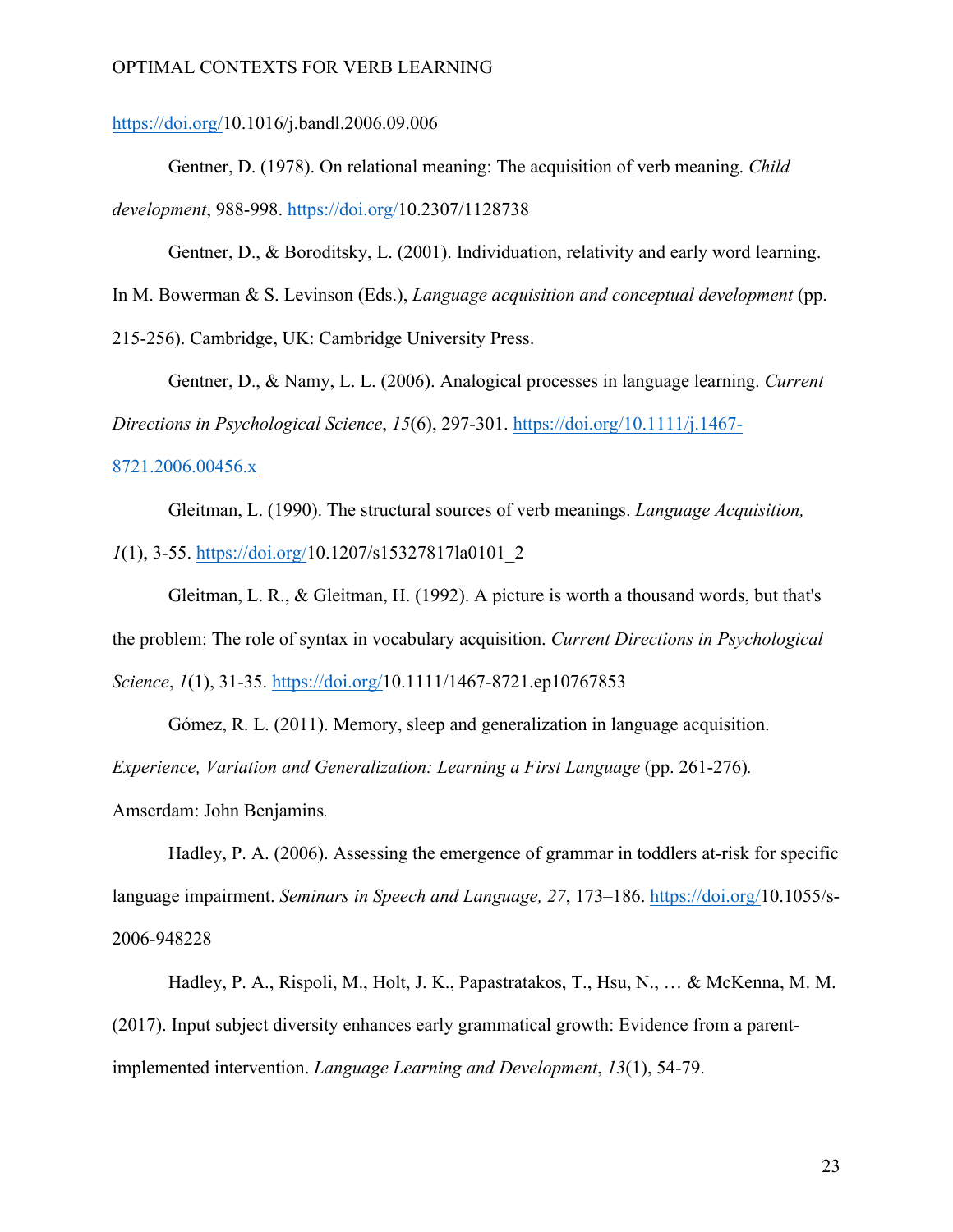# https://doi.org/10.1080/15475441.2016.1193020

Hadley, P. A., Rispoli, M., & Hsu, N. (2016). Toddlers' verb lexicon diversity and grammatical outcomes. Language, Speech, and Hearing Services in Schools, 47(1), 44-58. https://doi.org/10.1044/2015 lshss-15-0018

Haebig, E., Saffran, J. R., & Ellis Weismer, S. (2017). Statistical word learning in children with autism spectrum disorder and specific language impairment. *Journal of Child Psychology and Psychiatry*, *58*(11), 1251-1263.

He, A. X., Huang, S., Waxman, S. R., & Arunachalam, A. (under revision). Two-yearolds consolidate verb meanings during a nap.

He, A. X., Kon, M., & Arunachalam, S. (2019). Linguistic Context in Verb Learning: Less is Sometimes More. *Language Learning and Development.*

He, A. X., & Lidz, J. (2016). What infants learn about a verb depends on its subject. The 90<sup>th</sup> Annual Meeting of the Linguistic Society of America, Washington, D.C.

He, A. X., & Lidz, J. (2017). Verb learning in 14-and 18-month-old English-learning infants. *Language Learning and Development*, *13*(3), 335-356. 10.1080/15475441.2017.1285238

Horvath, S. (2019). *The verb vocabularies and verb-learning mechanisms of late talkers* (Doctoral dissertation)*.*

Horvath, S., & Arunachalam, S. (2017). *Consistency is key: Repetition versus variability in a novel verb-learning task.* Poster presentation at the Boston University Conference on Language Development, Boston, MA.

Horvath, S., McDermott, E., Reilly, K., & Arunachalam, S. (2018). Acquisition of verb meaning from syntactic distribution in preschoolers with autism spectrum disorder. *Language, Speech, and Hearing Services in Schools*, *49*(3S), 668-680. https://doi.org/10.1044/2018\_lshss-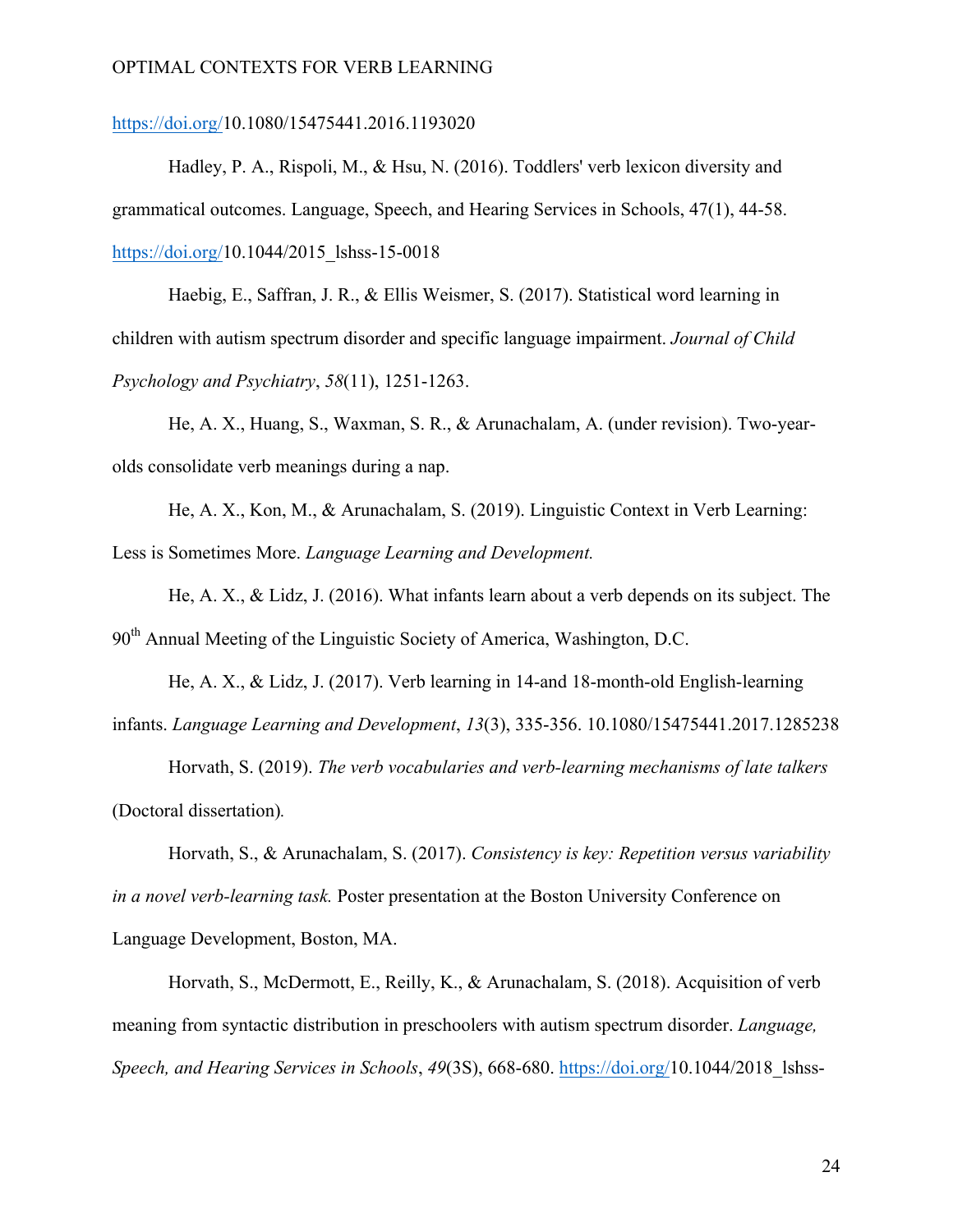## stlt1-17-0126

Horvath, S., Rescorla, L., & Arunachalam, S. (2018). Acquiring a verb lexicon: Semantic features of toddlers' early vocabularies. In K. Syrett & S. Arunachalam, (eds.), *Semantics in Acquisition, Trends in Language Acquisition Research* (pp. 67-93). Philadelphia, PA: John Benjamins Publishing Company.

Horvath, S., Rescorla, L., & Arunachalam, S. (2019). The syntactic and semantic features of two-year olds' verb vocabularies: A comparison of typically developing children and late talkers. *Journal of Child Language, 46*(3), 409-432.

https://doi.org/10.1017/S0305000918000508

van Hout, A (2018). On the acquisition of event culmination. In K. Syrett & S.

Arunachalam, (eds.), *Semantics in Acquisition, Trends in Language Acquisition Research* (pp.

95-122). Philadelphia, PA: John Benjamins Publishing Company.

Imai, M., Haryu, E., & Okada, H. (2005). Mapping novel nouns and verbs onto dynamic action events: Are verb meanings easier to learn than noun meanings for Japanese children?. *Child Development*, *76*(2), 340-355. https://doi.org/10.1111/j.1467-

8624.2005.00849\_a.x

Imai, M., Li, L., Haryu, E., Okada, H., Hirsh-Pasek, K., Golinkoff, R. M., & Shigematsu, J. (2008). Novel noun and verb learning in Chinese-, English-, and Japanese-speaking children.

*Child Development, 79*(4), 979-1000. https://doi.org/10.1111/j.1467-8624.2008.01171.x

James, K. H., & Maouene, J. (2009). Auditory verb perception recruits motor systems in the developing brain: an fMRI investigation. *Developmental Science*, *12*(6), F26-F34.

de Jong, J., & Fletcher, P. (2014). Argument structure and specific language impairment: Retrospect and prospect. In *Black Book: A festschrift in honor of Frans Zwarts Zwarts by J.*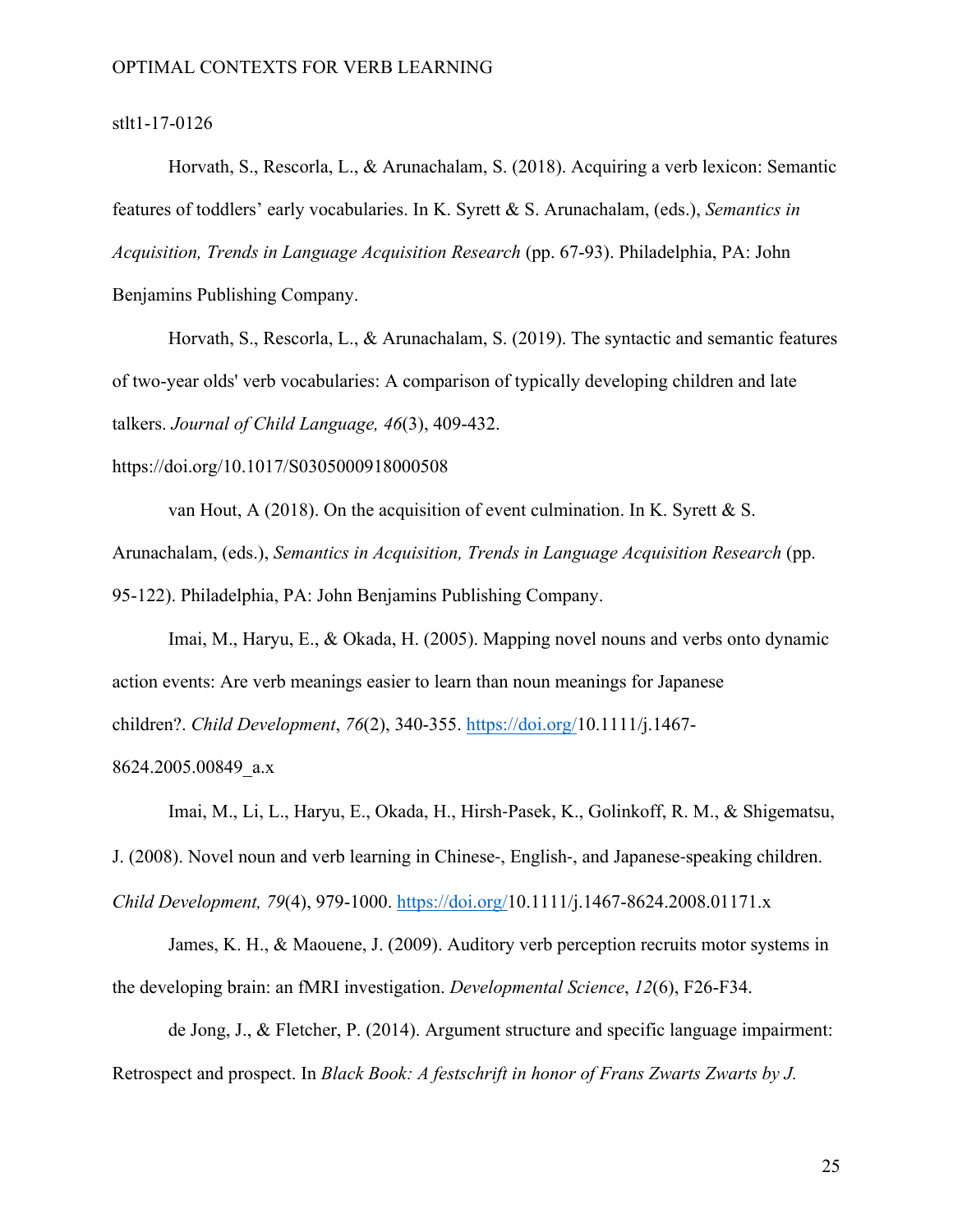*Hoeksema & D. Gilbers*. University of Groningen.

Kelly, D. J., & Rice, M. L. (1994). Preferences for verb interpretation in children with specific language impairment. *Journal of Speech, Language, and Hearing Research*, *37*(1), 182- 192. https://doi.org/10.1044/jshr.3701.182

van Kleeck, A., Schwarz, A. L., Fey, M., Kaiser, A., Miller, J., & Weitzman, E. (2010). Should we use telegraphic or grammatical input in the early stages of language development with children who have language impairments? A meta-analysis of the research and expert opinion. *American Journal of Speech-Language Pathology, 19*(1), 3-21. https://doi.org/10.1044/1058- 0360(2009/08-0075)

Lakusta, L., & Landau, B. (2005). Starting at the end: The importance of goals in spatial language. *Cognition*, *96*(1), 1-33. https://doi.org/10.1016/j.cognition.2004.03.009

Lakusta, L., Wagner, L., O'Hearn, K., & Landau, B. (2007). Conceptual foundations of spatial language: Evidence for a goal bias in infants. *Language Learning and Development*, *3*(3), 179-197. https://doi.org/10.1080/15475440701360168

van der Lely, H. K. (1994). Canonical linking rules: Forward versus reverse linking in normally developing and specifically language-impaired children. *Cognition*, *51*(1), 29-72. https://doi.org/10.1016/0010-0277(94)90008-6

van der Lely, H. K., & Harris, M. (1990). Comprehension of reversible sentences in specifically language-impaired children. *Journal of speech and hearing disorders*, *55*(1), 101- 117. https://doi.org/10.1044/jshd.5501.101

Leonard, L. B. (2014). *Children with specific language impairment*. MIT press.

Leonard, L., Camarata, S., Pawowska, M., Brown, B., & Camarata, M. (2006). Tense and agreement morphemes in the speech of children with specific language impairment during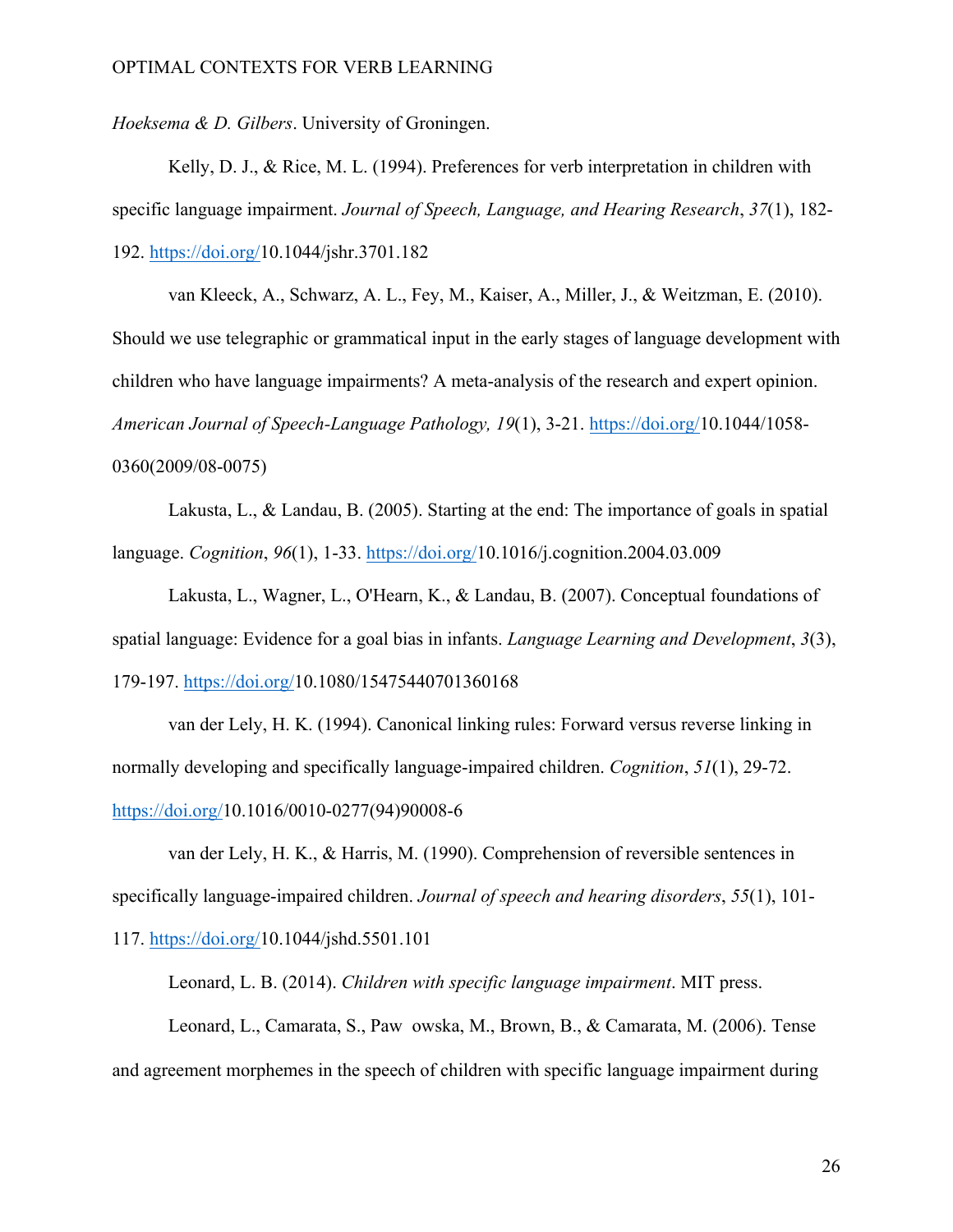intervention: Phase II. *Journal of Speech, Language, and Hearing Research, 49,* 749-770. https://doi.org/10.1044/1092-4388(2006/054)

Leonard, L. B., Deevy, P., Kurtz, R., Chorev, L. K., Owen, A., Polite, E., ... & Finneran, D. (2007). Lexical aspect and the use of verb morphology by children with specific language impairment. *Journal of Speech, Language and Hearing Research*, *50*(3), 759-777.

https://doi.org/10.1044/1092-4388(2007/053)

Li, P., & Shirai, Y. (2011). *The acquisition of lexical and grammatical aspect* (Vol. 16). Walter de Gruyter.

Maguire, M. J., Hirsh-Pasek, K., Golinkoff, R. M., & Brandone, A. C. (2008). Focusing on the relation: Fewer exemplars facilitate children's initial verb learning and extension. *Developmental Science, 11*(4), 628-634. https://doi.org/10.1111/j.1467-7687.2008.00707.x

Maguire, M. J., Magnon, G., Ogiela, D. A., Egbert, R., & Sides, L. (2013). The N300 ERP component reveals developmental changes in object and action identification.

*Developmental cognitive neuroscience*, *5*, 1-9. https://doi.org/10.1016/j.dcn.2012.11.008

Marchman, V. A., & Bates, E. (1994). Continuity in lexical and morphological development: A test of the critical mass hypothesis. *Journal of Child Language*, *21*(2), 339-366. https://doi.org/10.1017/s0305000900009302

Medina, T. N., Snedeker, J., Trueswell, J. C., & Gleitman, L. R. (2011). How words can and cannot be learned by observation. *Proceedings of the National Academy of Sciences, 108*(22), 9014-9019. https://doi.org/10.1073/pnas.1105040108

Miller, C. A., Kail, R., Leonard, L. B., & Tomblin, J. B. (2001). Speed of processing in children with specific language impairment. *Journal of Speech, Language, and Hearing Research*, *44*(2), 416-433. https://doi.org/10.1044/1092-4388(2001/034)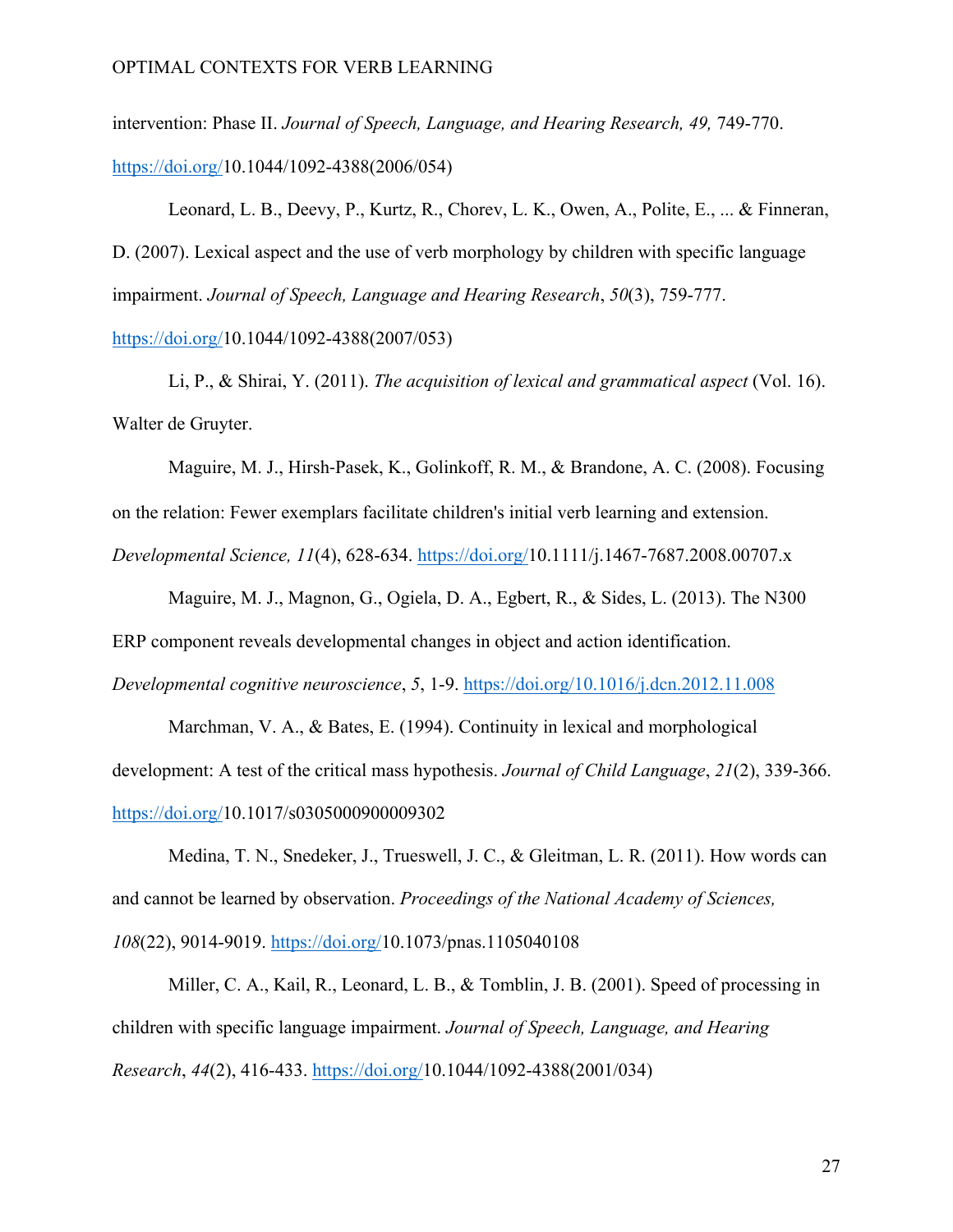Mintz, T. H. (2003). Frequent frames as a cue for grammatical categories in child

directed speech. *Cognition, 90*(1), 91-117. https://doi.org/10.1016/s0010-0277(03)00140-9

Montgomery, J. W., Gillam, R. B., Evans, J. L., & Sergeev, A. V. (2017). "Whatdunit?" Sentence Comprehension Abilities of Children With SLI: Sensitivity to Word Order in Canonical and Noncanonical Structures. *Journal of Speech, Language, and Hearing Research*, *60*(9), 2603- 2618. https://doi.org/10.1044/2017\_JSLHR-L-17-0025

Naigles, L. (1990). Children use syntax to learn verb meanings. *Journal of child language*, *17*(2), 357-374. https://doi.org/10.1017/s0305000900013817

Naigles, L. R. (1996). The use of multiple frames in verb learning via syntactic bootstrapping. *Cognition, 58*(2), 221-251. https://doi.org/10.1016/0010-0277(95)00681-8

Naigles, L. R. (2002). Form is easy, meaning is hard: Resolving a paradox in early child language. *Cognition*, *86*(2), 157-199. https://doi.org/10.1016/s0010-0277(02)00177-4

Naigles, L. G., & Kako, E. T. (1993). First contact in verb acquisition: Defining a role for syntax. *Child Development*, *64*(6), 1665-1687. https://doi.org/10.2307/1131462

O'Hara, M., & Johnston, J. (1997). Syntactic bootstrapping in children with specific language impairment. *International Journal of Language & Communication Disorders, 32*(2), 189-205. https://doi.org/10.3109/13682829709020403

Oetting, J. B. (1999). Children with SLI use argument structure cues to learn verbs. *Journal of Speech, Language, and Hearing Research, 42*(5), 1261-1274.

https://doi.org/10.1044/jslhr.4205.1261

Olswang, L. B., Long, S. H., & Fletcher, P. (1997). Verbs in the emergence of word combinations in young children with specific expressive language impairment. *International Journal of Language & Communication Disorders*, *32*(2s), 15-33.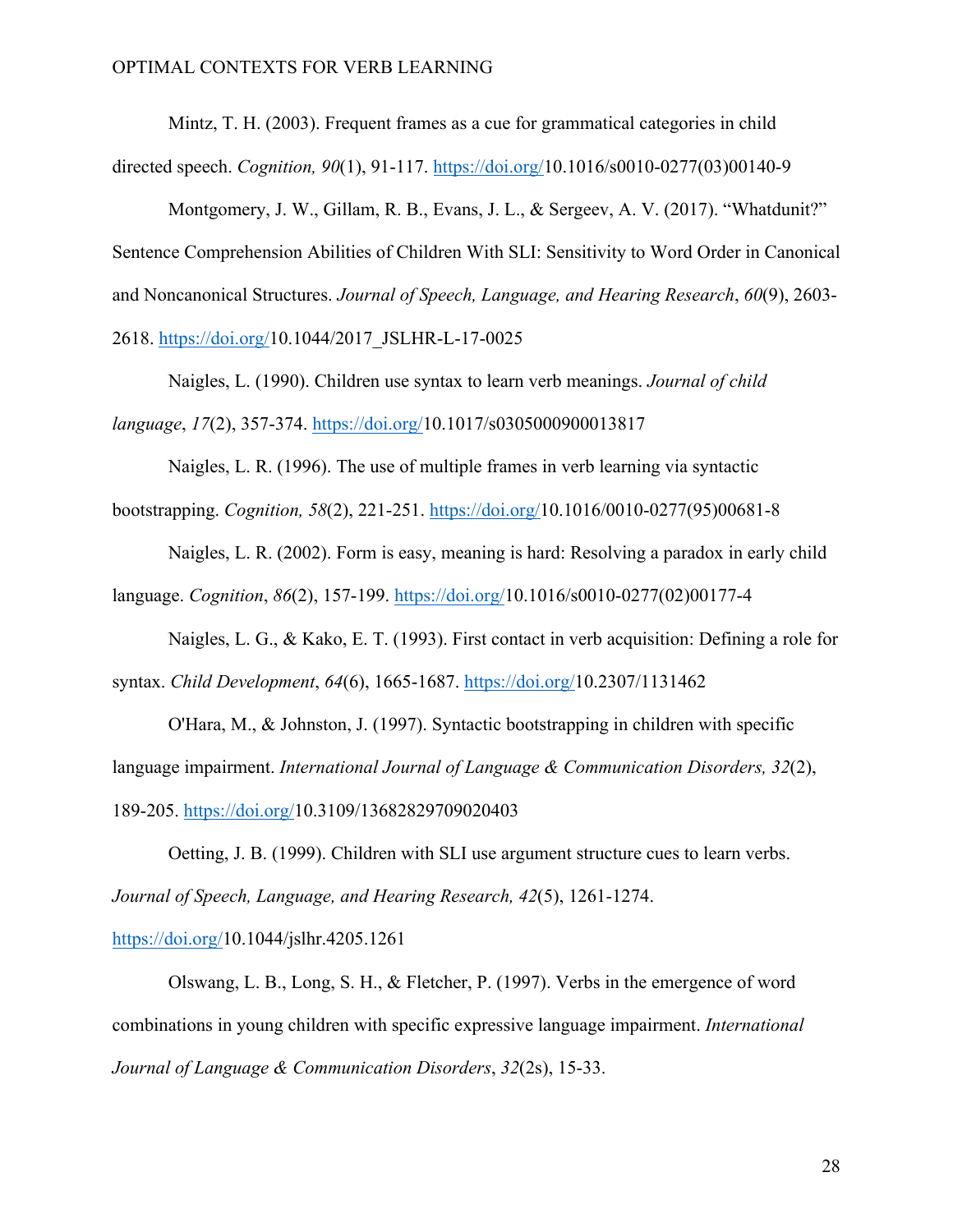# https://doi.org/10.1111/j.1460-6984.1997.tb01622.x

Owen Van Horne, A. J., Fey, M., & Curran, M. (2017). Do the hard things first: a randomized controlled trial testing the effects of exemplar selection on generalization following therapy for grammatical morphology. *Journal of Speech, Language, and Hearing Research, 60*(9), 2569-2588. https://doi.org/10.1044/2017\_jslhr-l-17-0001

Papafragou, A. (2010). Source-goal asymmetries in motion representation: Implications for language production and comprehension. *Cognitive science, 34*(6), 1064-1092.

https://doi.org/10.1111/j.1551-6709.2010.01107.x

Penner, Z., Schulz, P., & Wymann, K. (2003). Learning the meaning of verbs: What distinguishes language-impaired from normally developing children. *Linguistics*, *41*(2; ISSU 384), 289-320. https://doi.org/10.1515/ling.2003.010

Perry, L. K., Samuelson, L. K., Malloy, L. M., & Schiffer, R. N. (2010). Learn locally, think globally: Exemplar variability supports higher-order generalization and word learning. *Psychological Science, 21*(12), 1894-1902. https://doi.org/10.1177/0956797610389189

Plante, E., Ogilvie, T., Vance, R., Aguilar, J. M., Dailey, N. S., Meyers, C., ... & Burton, R. (2014). Variability in the language input to children enhances learning in a treatment context. *American Journal of Speech-Language Pathology*, *23*(4), 530-545.

https://doi.org/10.1044/2014\_ajslp-13-0038

Pulverman, R., Golinkoff, R. M., Hirsh-Pasek, K., & Sootsman Buresh, J. (2008). Infants discriminate manners and paths in non-linguistic dynamic events. *Cognition*, *108*(3), 825-830. https://doi.org/10.1016/j.cognition.2008.04.009

Rice, M., Oetting, J., Marquis, J., Bode, J., & Pae, S. (1994). Frequency of input effects on word comprehension of children with specific language impairment. *Journal of Speech and*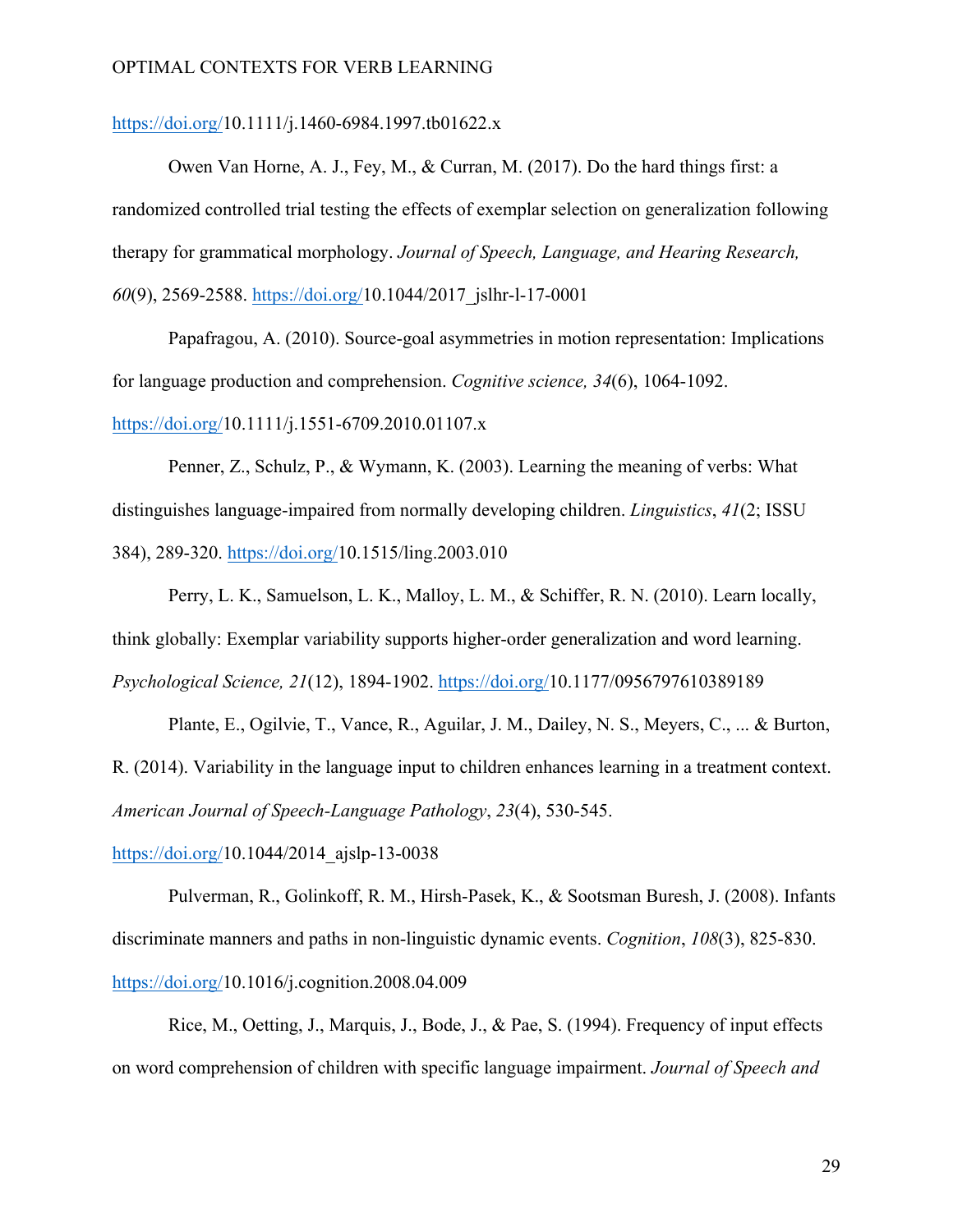*Hearing Research, 37,* 106-122. 10.1044/jshr.3701.106

Riches, N. G., Tomasello, M., & Conti-Ramsden, G. (2005). Verb learning in children with SLI: Frequency and spacing effects. *Journal of Speech, Language, and Hearing Research*, *48*(6), 1397-1411. https://doi.org/10.1044/1092-4388(2005/097)

Sandhofer, C., & Smith, L. B. (2007). Learning adjectives in the real world: How learning nouns impedes learning adjectives. *Language Learning and Development*, *3*(3), 233- 267. https://doi.org/10.1080/15475440701360465

Sandoval, M., Leclerc, J. A., & Gómez, R. L. (2017). Words to sleep on: Naps facilitate verb generalization in habitually and nonhabitually napping preschoolers. *Child Development*, *88*(5), 1615-1628. https://doi.org/10.1111/cdev.12723

Schwab, J. F., & Lew-Williams, C. (2016). Repetition across successive sentences facilitates young children's word learning. *Developmental Psychology, 52*(6), 879-886. https://doi.org/10.1037/dev0000125

Schwartz, R. G., & Terrell, B. Y. (1983). The role of input frequency in lexical acquisition. *Journal of Child Language*, *10*(1), 57-64. 10.1017/s0305000900005134

Scott, R. M., & Fisher, C. (2009). Two-year-olds use distributional cues to interpret transitivity-alternating verbs. *Language and Cognitive Processes*, *24*(6), 777-803.

# https://doi.org/10.1080/01690960802573236

Snape, S., & Krott, A. (2018). The benefit of simultaneously encountered exemplars and of exemplar variability to verb learning. *Journal of child language*.

#### https://doi.org/10.1017/s0305000918000119

Srinivasan, M., & Barner, D. (2013). The Amelia Bedelia effect: World knowledge and the goal bias in language acquisition. *Cognition*, *128*(3), 431-450.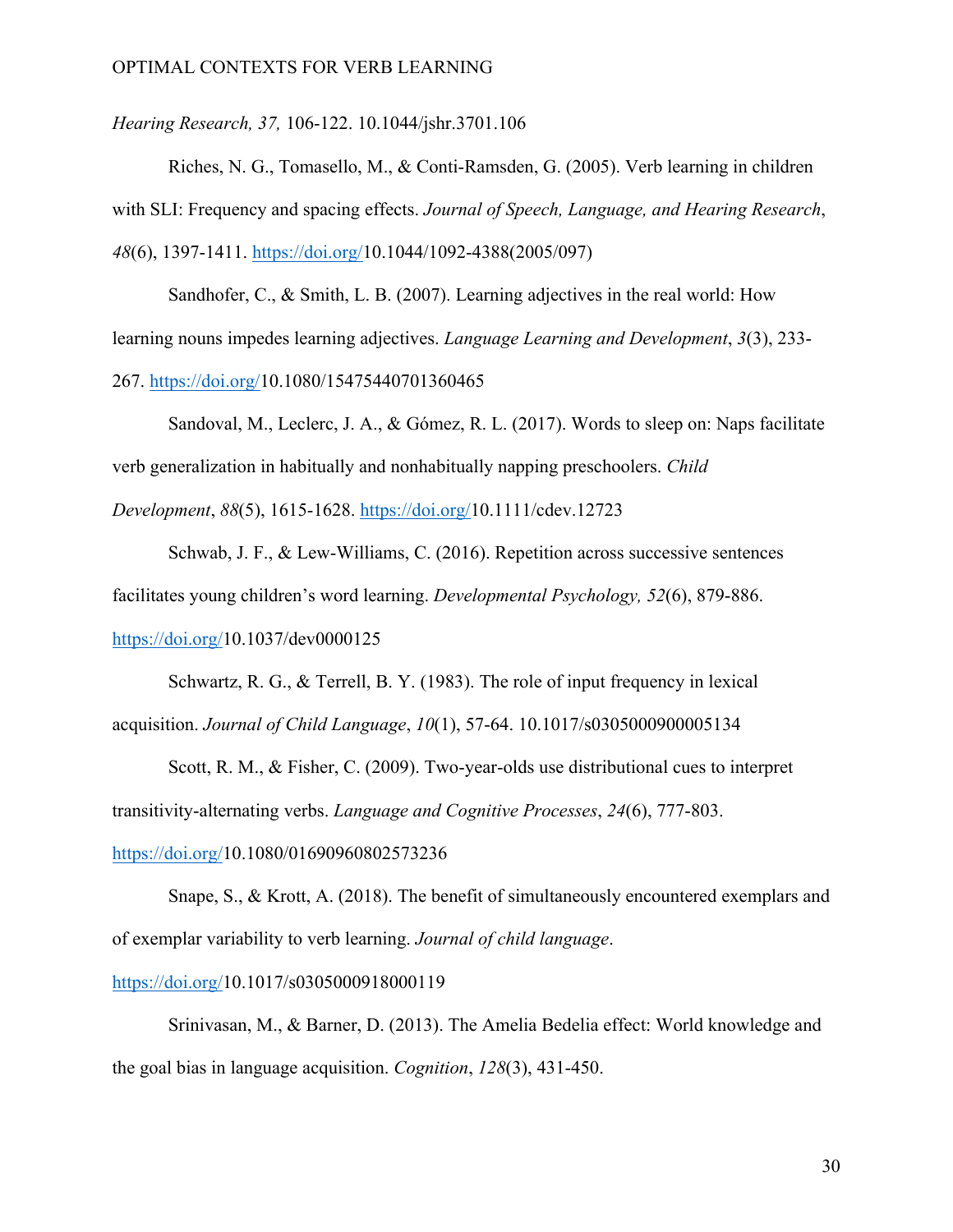https://doi.org/10.1016/j.cognition.2013.05.005

Syrett, K., Arunachalam, S., & Waxman, S. R. (2014). Slowly but surely: Adverbs support verb learning in 2-year-olds. *Language Learning and Development*, *10*(3), 263-278. https://doi.org/10.1080/15475441.2013.840493

Tomasello, M. (2003). A cognitive-functional perspective on language structure. In M. Tomasello (Ed.) *Cognitive and functional approaches to language structure*. Lawrence Erlbaum Associates.

Tomasello, M., & Kruger, A. C. (1992). Joint attention on actions: Acquiring verbs in ostensive and non-ostensive contexts. *Journal of Child Language*, *19*(2), 311-333.

## https://doi.org/10.1017/s0305000900011430

Twomey, K. E., Lush, L., Pearce, R., & Horst, J. S. (2014). Visual variability affects early verb learning. *British Journal of Developmental Psychology, 32*(3), 359-366.

https://doi.org/10.1111/bjdp.12042

Venker, C. E., Bolt, D. M., Meyer, A., Sindberg, H., Weismer, S. E., & Tager-Flusberg, H. (2015). Parent telegraphic speech use and spoken language in preschoolers with ASD. *Journal of Speech, Language, and Hearing Research*, *58*(6), 1733-1746.

https://doi.org/10.1044/2015\_jslhr-l-14-0291

Venker, C. E., Yasick, M., & McDaniel, J. (2019). Using telegraphic input with children with language delays: A survey of speech-language pathologists' practices and perspectives. *American Journal of Speech-Language Pathology*, *28*(2), 676-696.

https://doi.org/10.1044/2018\_AJSLP-18-0140

Wagner, L. (2010). Inferring meaning from syntactic structures in acquisition: The case of transitivity and telicity. *Language and cognitive processes*, *25*(10), 1354-1379.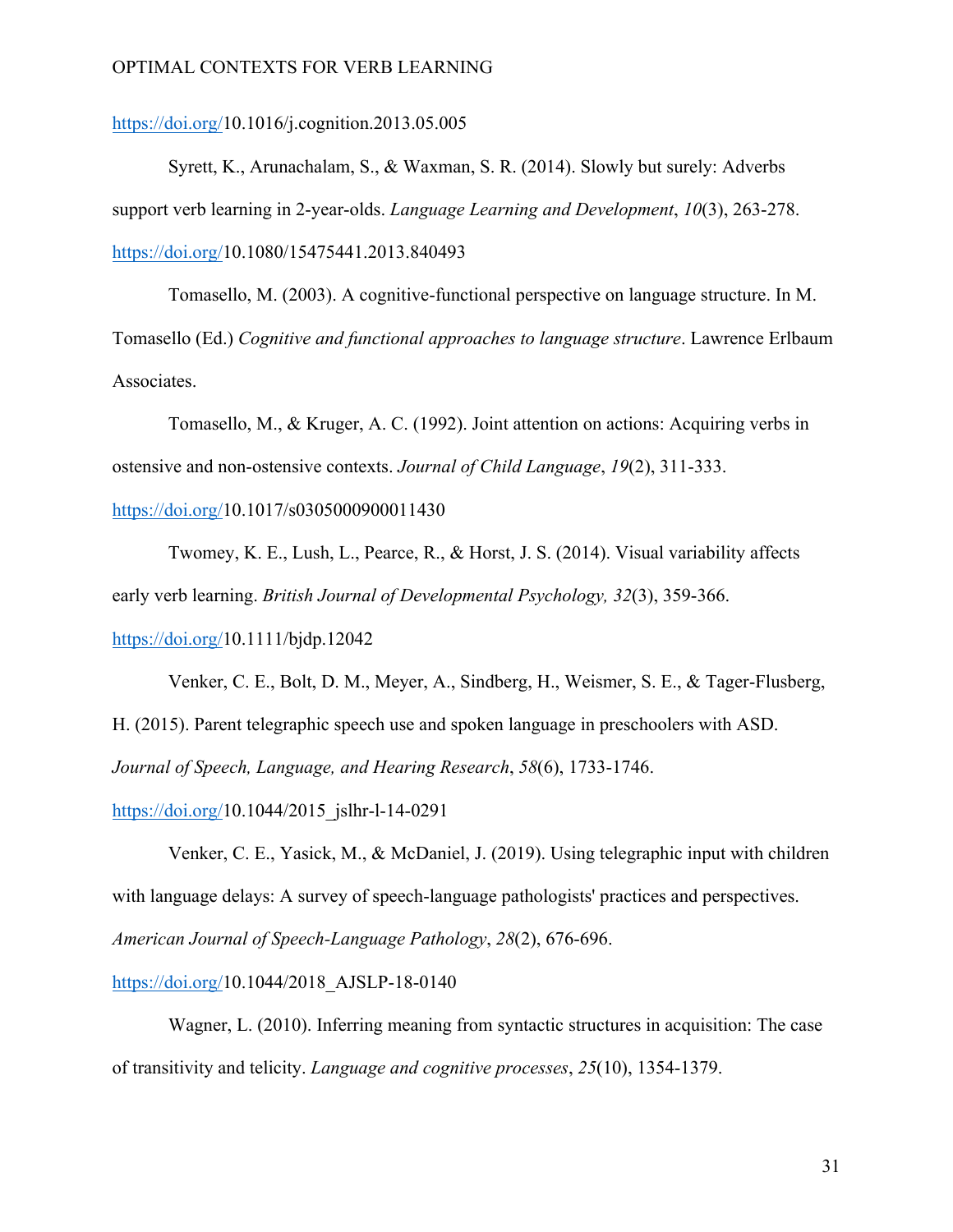# https://doi.org/10.1080/01690960903488375

Wagner, L., Swensen, L. D., & Naigles, L. R. (2009). Children's early productivity with verbal morphology. *Cognitive Development, 24*(3), 223-239.

https://doi.org/10.1016/j.cogdev.2009.05.001

Wakefield, E. M., Hall, C., James, K. H., & Goldin-Meadow, S. (2017). Representational gesture as a tool for promoting word learning in young children. In *Proceedings of the 41st Annual Boston University Conference on Language Development.* Boston, MA.

Watkins, R. V., Rice, M. L., & Moltz, C. C. (1993). Verb use by language-impaired and normally developing children. *First Language*, *13*(37), 133-143.

## https://doi.org/10.1177/014272379301303708

Waxman, S. R. (1999). Specifying the scope of 13-month-olds' expectations for novel words. *Cognition, 70(*3), B35-B50. https://doi.org/10.1016/s0010-0277(99)00017-7

Waxman, S. R., & Klibanoff, R. S. (2000). The role of comparison in the extension of novel adjectives. *Developmental Psychology, 36*(5), 571. https://doi.org/10.1037//0012- 1649.36.5.571

Waxman, S. R., Lidz, J. L., Braun, I. E., & Lavin, T. (2009). Twenty four-month-old infants' interpretations of novel verbs and nouns in dynamic scenes. *Cognitive Psychology*, *59*(1), 67-95. https://doi.org/10.1016/j.cogpsych.2009.02.001

Wojcik, E. H. (2013). Remembering new words: Integrating early memory development into word learning. *Frontiers in Psychology*, *4*, 151. https://doi.org/10.3389/fpsyg.2013.00151

Yazbec, A., Kaschak, M. P., & Borovsky, A. (2019). Investigating Semantic Conflict between General Knowledge and Novel Information in Real-Time Sentence Processing. *Cognitive Science, 43*, e12704.